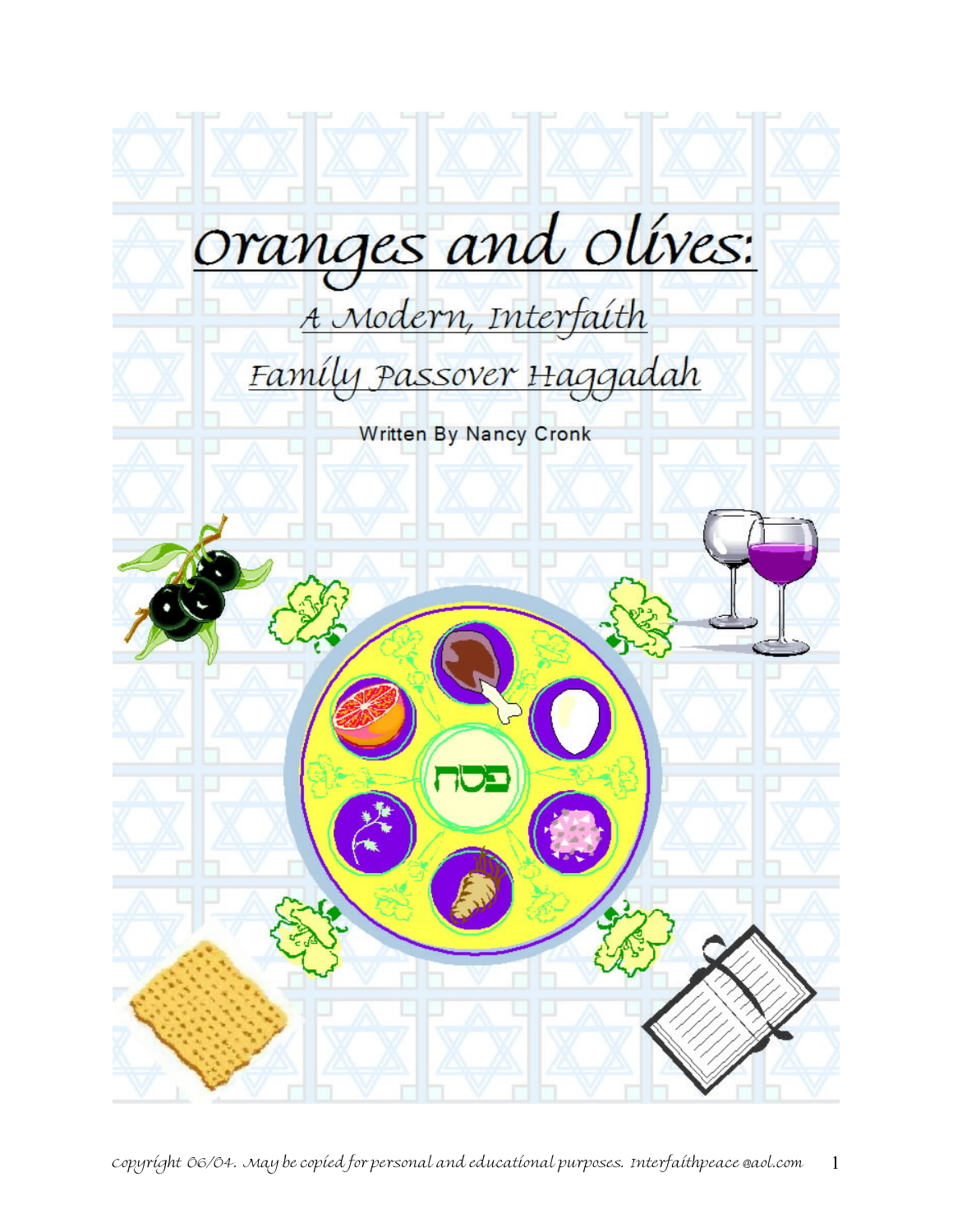# Oranges and Olives: A Modern, Interfaith Family Passover Haggadah

Written by Nancy Cronk

# In every generation, Pharaoh. In every generation, Freedom.

- Rabbi Arthur Waskow of the Shalom Center

Thank-you to: Reverend Jann Halloran, Rabbi Howard Berman, Reverend Rudi Gelsey, Dr. Saul Greenhut, Adam, Jonathan, and Jordan Greenhut, Julie Schumer, Rebecca Crane, Jennifer Aboaf, Lita Hoffberg, members of Prairie Unitarian-Universalist Church, and members of the Unitarian Universalists for Jewish Awareness, for their helpful suggestions and comments.

This Haggadah is dedicated to the Greenhut, Stoller and Webb Families, whose Seders have nourished my soul, and to my parents, George and Carolyn Cronk, whose interfaith openness has been a beautiful model in my life.

Please Note: This Haggadah is copyrighted by Nancy Cronk. It may be used for personal and educational purposes only. Not for resale.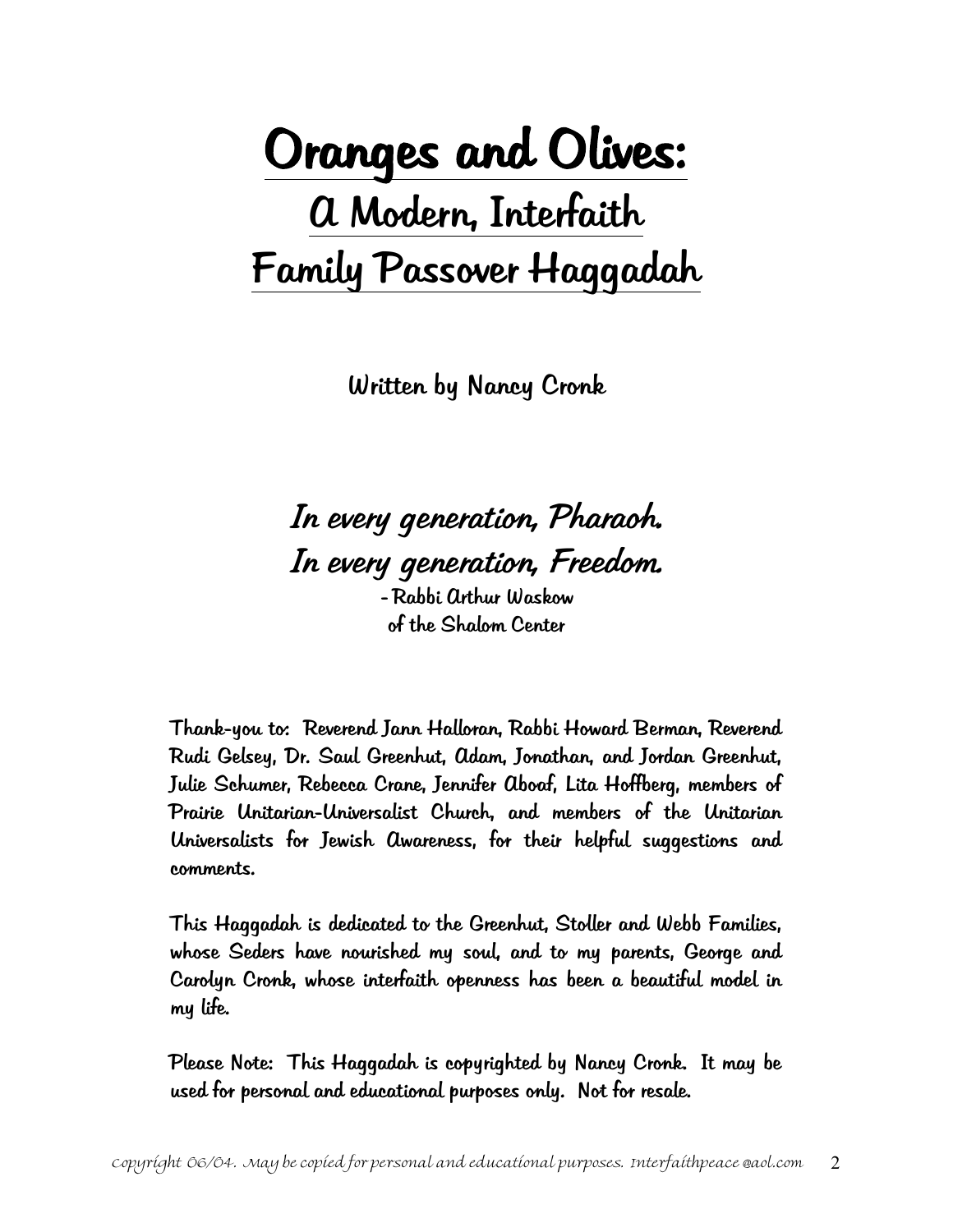#### About This Haggadah

The Passover Haggadah, like Judaism itself, continues to evolve. Olives and Oranges was written to address many contemporary issues in modern homes and liberal congregations.

This Haggadah:

- Has the traditional "feel" and order of a Reform Seder, with a few unexpected "twists"
- $\cdot$  allows for a wide range of spiritual beliefs and observances
- Encourages everyone to participate
- $\cdot$  Is Interfaith, Humanist and Atheist -friendly
- Can be read aloud in about an hour (allow more time for the meal, fellowship and song)
- Uses large print and simple language so all ages can participate
- $\cdot$  Is respectful of non-traditional family structures and adoption issues
- \* *Ossumes no previous knowledge of Judaism or Passover*
- $\boldsymbol{\dot{\cdot}}$  Can be used by a small family or a large congregation
- $\cdot$  Is feminist and vegetarian-friendly
- Contains complete instructions and shopping lists for hosting your own Passover Seder
- Can be copied for each member of your Seder gathering (not for resale)

#### About The Author

Nancy Cronk has taught Religious Education and Preschool at Temple Sinai Reform Congregation in Denver, Colorado, and is currently the Director of Religious Education at Prairie Unitarian-Universalist Church in Parker, Colorado. Nancy belongs to Unitarian-Universalists for Jewish Awareness and the Colorado Interfaith Alliance. She enjoys sharing her love of Judaism, as well as her interest in multi-cultural and interfaith studies, with children of all ages. She lives with her husband, Saul Greenhut, and their three sons, Adam, Jonathan and Jordan. Nancy can be emailed at interfaithpeace@aol.com.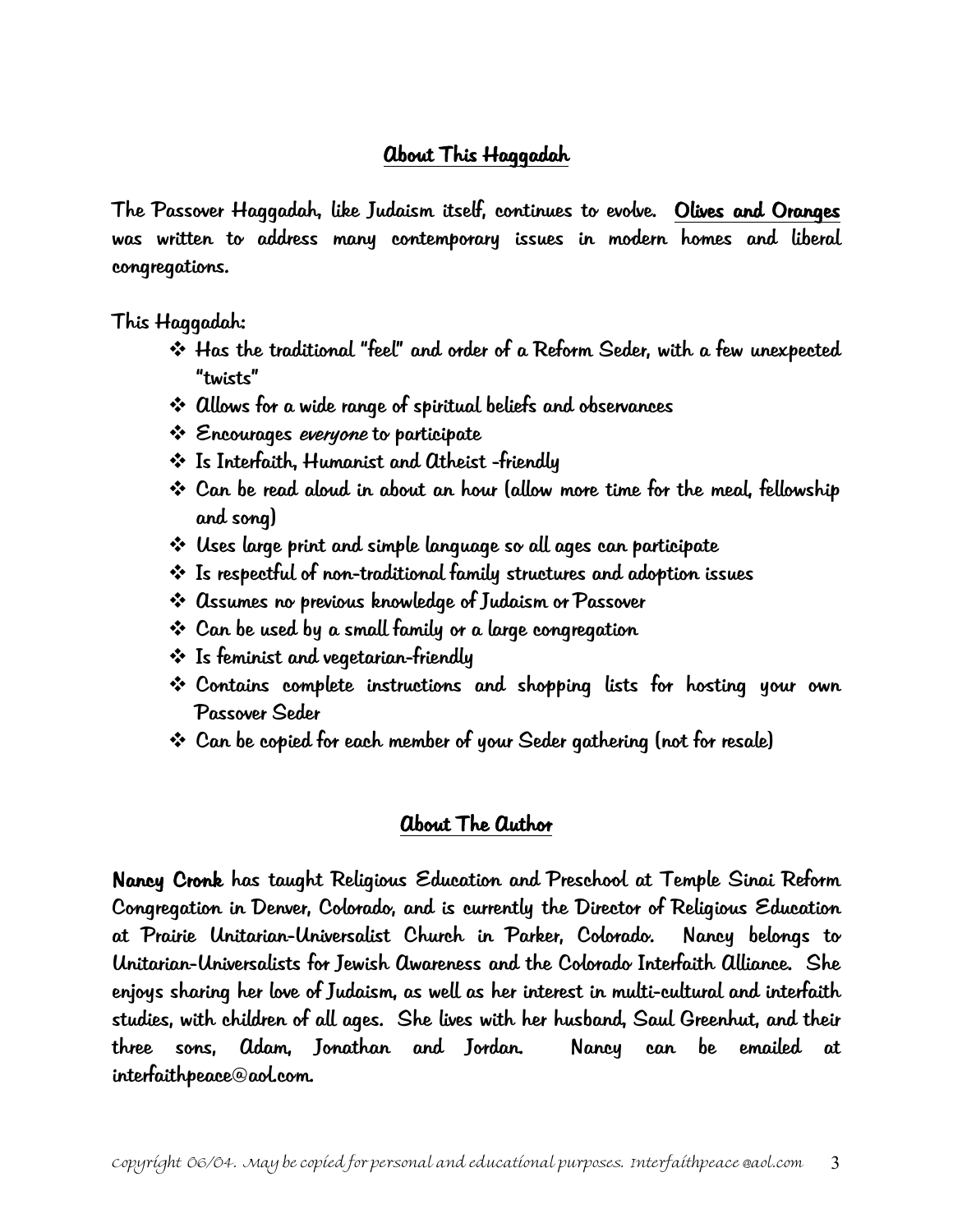

Oranges and Olives: A Progressive, Interfaith Family Passover Seder By Nancy Cronk

# Tips for Hosting a Passover Seder - Things to Do Before the Seder

• The Seder is a big family meal (similar to Thanksgiving in size and importance) with a prescribed service which is read out of a book called a Haggadah. It is not unusual for guests to come from far-away. College students often return home to be with family. It is customary in Judaism to

invite others who may not have a place to go, if at all possible.

- Passover technically lasts eight days. Seders mark the beginning of Passover. In Israel, the beginning of Passover is celebrated for only one day. In the Diaspora, or areas outside of Israel, it may be celebrated for two days by observant families. You may have your Seder on either evening or both. Observant families generally have Seders two consecutive evenings; liberal families usually opt for only one.
- In Judaism, days do not officially start in the morning, but at sunset (sunset to sunset). If your calendar says, Passover is on the  $13^{th}$  and  $14^{th}$ , it is celebrated on the evenings of the  $12^{th}$  and the  $13^{th}$  for example.



• It is a tradition for families to clean the entire house thoroughly before Passover and to remove all unleavened bread. (This may

be an origin for the American idea of "spring cleaning".) Many reform and unaffiliated Jews do not remove grain

products, but d o try to replace as much bread as possible with Matzah at meals.

• Guests should be invited to come early enough that there is plenty of time for the Seder service, for visiting, and for singing afterward. This service itself takes approximately one hour. Additional time should be allowed for interruptions,

spontaneous comments, and singing after dinner.

• Setting up for a Seder is a bit of work. It should be shared between family members. If you are setting up for a congregation, it will take several people, at least, to set the tables (reserve at least an hour). Just as you would take the day off

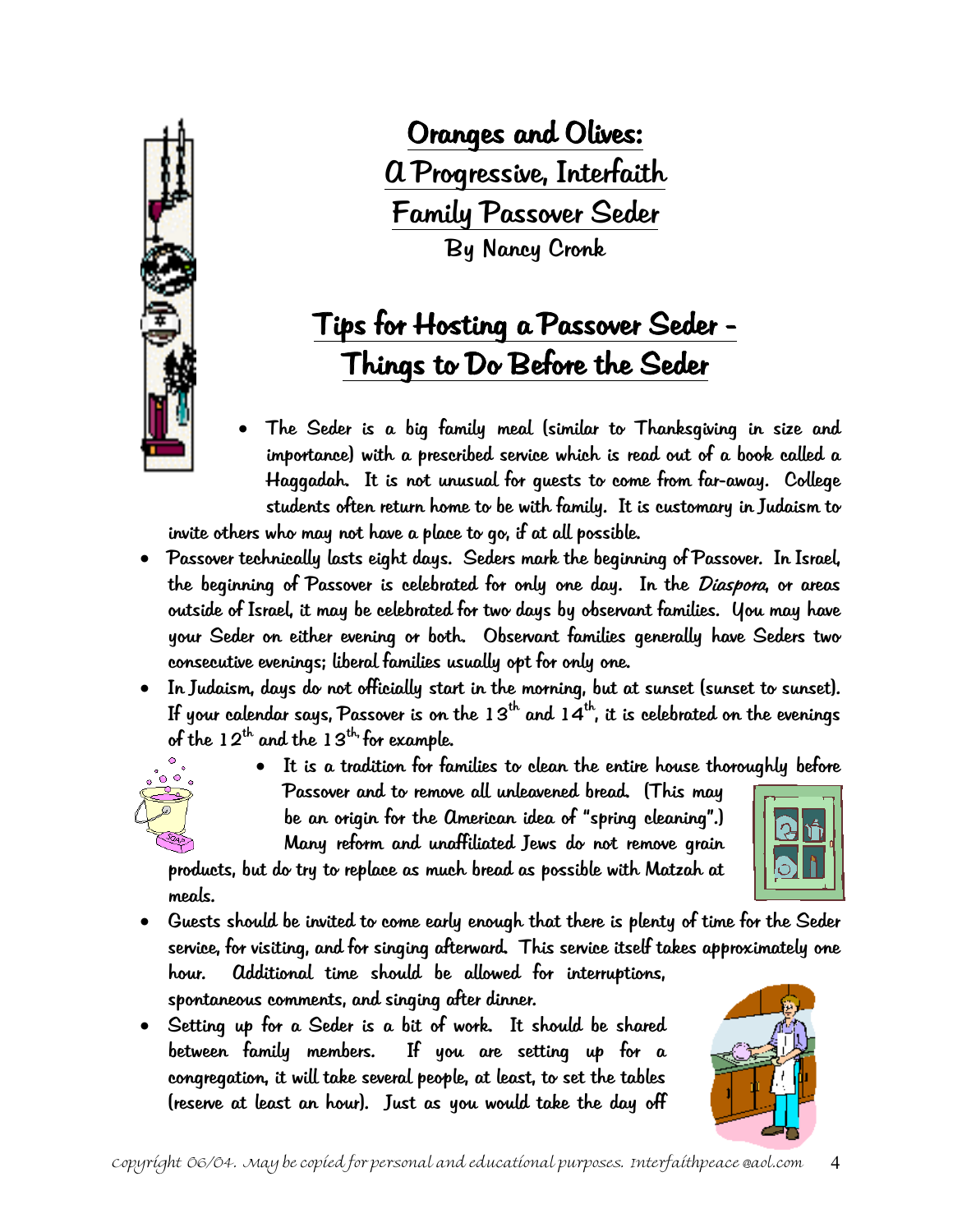work to prepare for Thanksgiving, hosting a Passover Seder may also require a day off, especially if you will be having it in your home.

• It is helpful to let non-Jewish guests know that Seders have a clear-cut beginning and an end, so it is very important to be on time. Unlike other meals, the Seder does not usually begin until all of the expected guests have arrived (as the host/hostess, everyone will follow your cue).

# Planning the Menu

- In addition to the Seder plate items, it is customary to have some of these traditional foods: gefilte fish, chicken soup with or without matzah balls, brisket or chicken, potato kugel, sweet potato tzimmes, and an assortment of kosher-for-Passover desserts (no wheat flours or leavening agents used). Recipes can be found in any Jewish or kosher cookbook, or "on-line" under "Passover recipes". The Seder plate ceremonial food items are necessary, but the rest of the menu is entirely up to you.
- Vegetarians usually find plenty to eat because it is traditionally a large meal, but you may wish to include a vegetarian main dish as well.
- Do not serve any type of bread, pasta, or beans (Ashkenazic Jews have different rules



- about beans than Sephardic Jews, so when in doubt, leave the beans at home)! Serve only matzah in place of these starchy foods. This is very important! (A Non-Jewish friend remarked that the Passover menu seemed to be designed by Atkins!)
- If sharing the cooking with others, ask them to bring main dishes or desserts that are not absolutely crucial to

the service of the Seder. The host or hostess should provide all of the tableware and Seder plate foods. That way, if an emergency happens and your guests cannot make it, the basic Seder plate items and ceremonial objects will still be there.

• Even if no one at your Seder keeps kosher, it is respectful to keep things "kosher style" which means to avoid serving dishes that combine milk and meat products, or those which contain pork, or shellfish. For more information on Kashrut, (Jewish dietary laws), you can consult a kosher cookbook. Many liberal Jews do not keep kosher, but most do serve "kosher style" on Passover, out of respect. Even if your Seder is among non-Jews only, please respect these important traditions.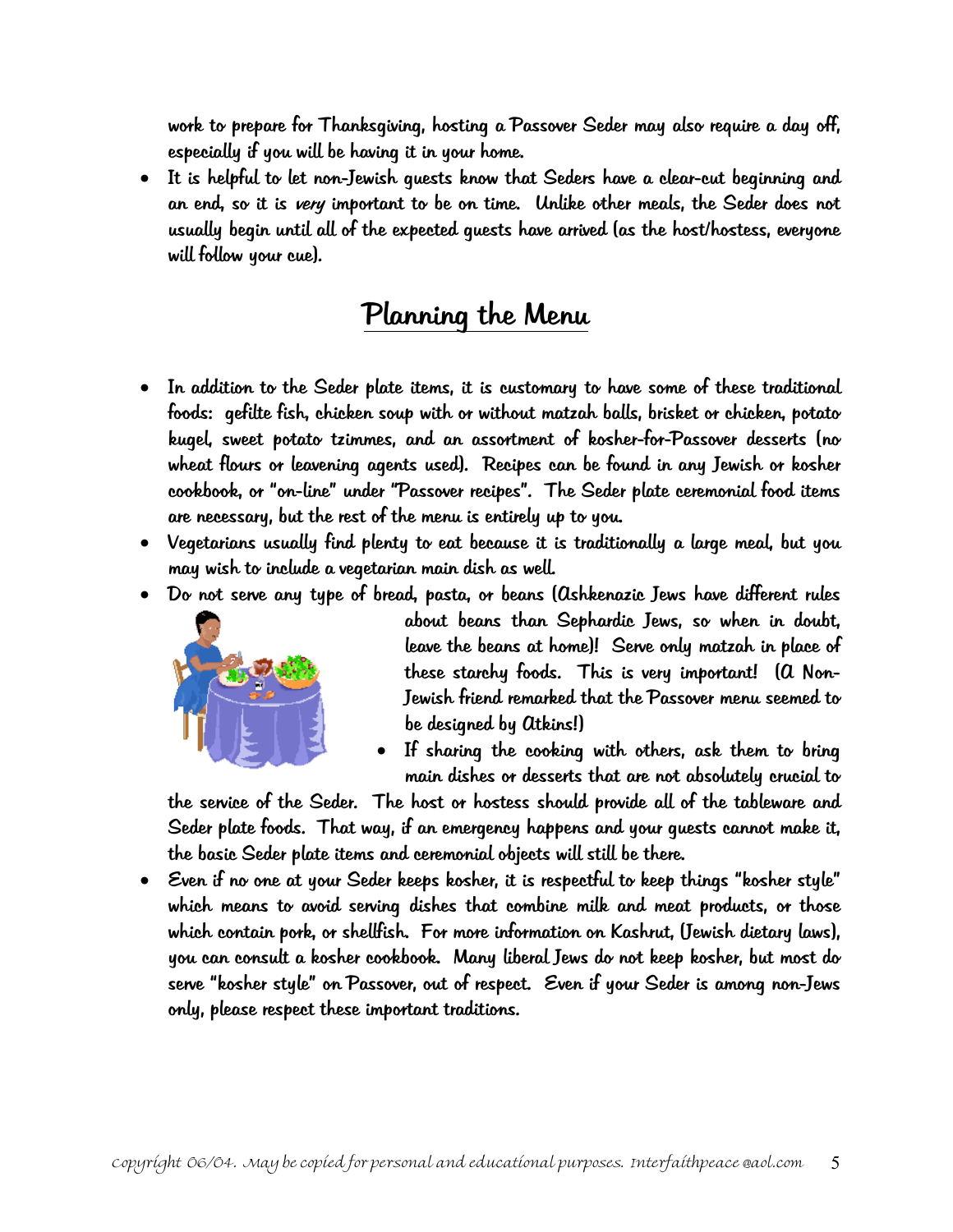# Making Your Seder Child-Friendly

- Children can be included in the preparation for Passover by making crafts projects, such as: specially decorated plastic wine glasses, decorated plastic Seder plates, Afikomen bags, flowers for the table, etc. Search on-line for "Passover crafts" for instructions.
- Passover is a warm and loving *family* holiday. Children should be reminded that the adults would like to have them sit at the table as long as possible, but the children should not be forced. Children's developmental need for movement, and their short attention span, should be respected. Having some crayons and paper or another quiet activity at the table may help them to sit longer. If children are encouraged but not forced to be at the table, their Seder attention span will become longer each year. Plan that young children will need someplace to go and play after a few minutes. If you are having a large congregational dinner, a nursery attendant or two nearby will be very helpful.
- If children leave the table during the Seder, make sure they are invited to come back to hear the story, to let in Elijah, and to find the Afikomen at the end of the Seder. Again, don't force them.
- Have token gifts available to give to all the children in exchange for returning the Afikomen to the table at the end of the meal (It can be real coins, a bag of chocolate coins called gelt, stickers, etc.). It will be easier if they each child gets the same thing to avoid arguing.
- Traditional Seders often have a washbasin and water available near the table for a ceremonial washing of hands. It is optional in this Haggadah. This is a great way to get children to wash their hands before eating!
- It is customary to sing additional Passover songs after the Seder if the children are not too tired. Children tend to learn more through music than through the story.
- Music for all of the songs listed can be found at the back of the book. The children's songs in this book can be found on the tape "Passover Music Box" by Shirley Cohen (order on-line). The songs, Mah Nistanah, Henei Mah Tov, Let My People Go, Dayenu, Eliahu Hanavi and L'Shana Haba'ah B'Yrushalyim are all traditional songs with traditional melodies. If no one at your Seder knows a song, feel free to skip it!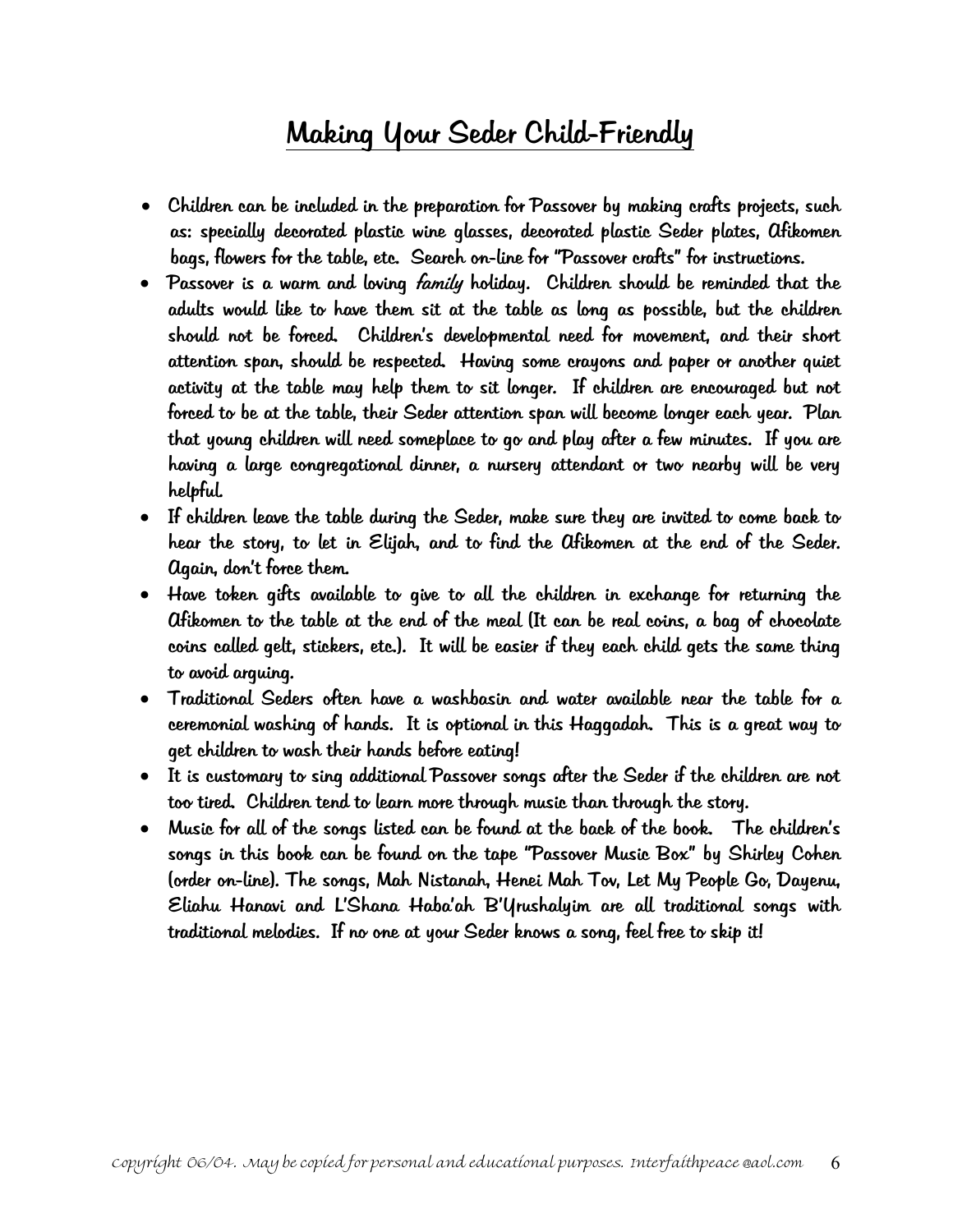# About The Seder Table



- Tables are set as beautifully as you can afford, although for large gatherings, it is okay to use nice paper products. Purchase several plates and at least two glasses or goblets for each guest. It is better to err on the side of having too many plates and cups than not enough!
- Adults should have kosher wine, which is available in most liquor stores or grocery stores. Children should have grape juice (white grape juice stains less). Have some at each table and be ready for spills! Water is also made available at each table.
- Each table should have at least one Seder plate set-up in the middle, or one on each end of a long table, so that each member of the group can reach one of the Seder plates. Seder plates can be purchased in Jewish gift shops (often found in synagogues) or you



can make your own with a regular plate and "cupcake" liners for each symbolic item. On a regular plate, have five sections and some space in the middle: one section for a shank bone and olives, one for some parsley (or other green vegetable), one for a roasted egg, one for charoses, one for horseradish, and some space in the middle for an orange. On the side of each Seder plate, have a bowl of salt water and a plate with three pieces of

Matzah folded within sections of a napkin. Near the Seder plate, have a special wine goblet for Elijah, and a water goblet for Miriam. This is the basic set-up for each table, or for each end of a very long table.

- At each place setting, have three stacked plates (one for the Seder foods, one for the main dish and one for dessert) and two goblets (one for water and one for wine or juice). Have extra napkins available nearby, especially near the kids.
- Observant Jews wear a yarmulke or kipah (beanie-type head covering which shows respect to God) during the Seder. Reform and unaffiliated Jews often do not. The choice is yours.
- During the Seder, the leader will break the Afikomen (the middle matzah in a stack) in half, wrap it in a clean small towel or napkin, and hide the half for the children to find later. Hopefully, they will be eating and not paying attention. Decide ahead of time who will do this.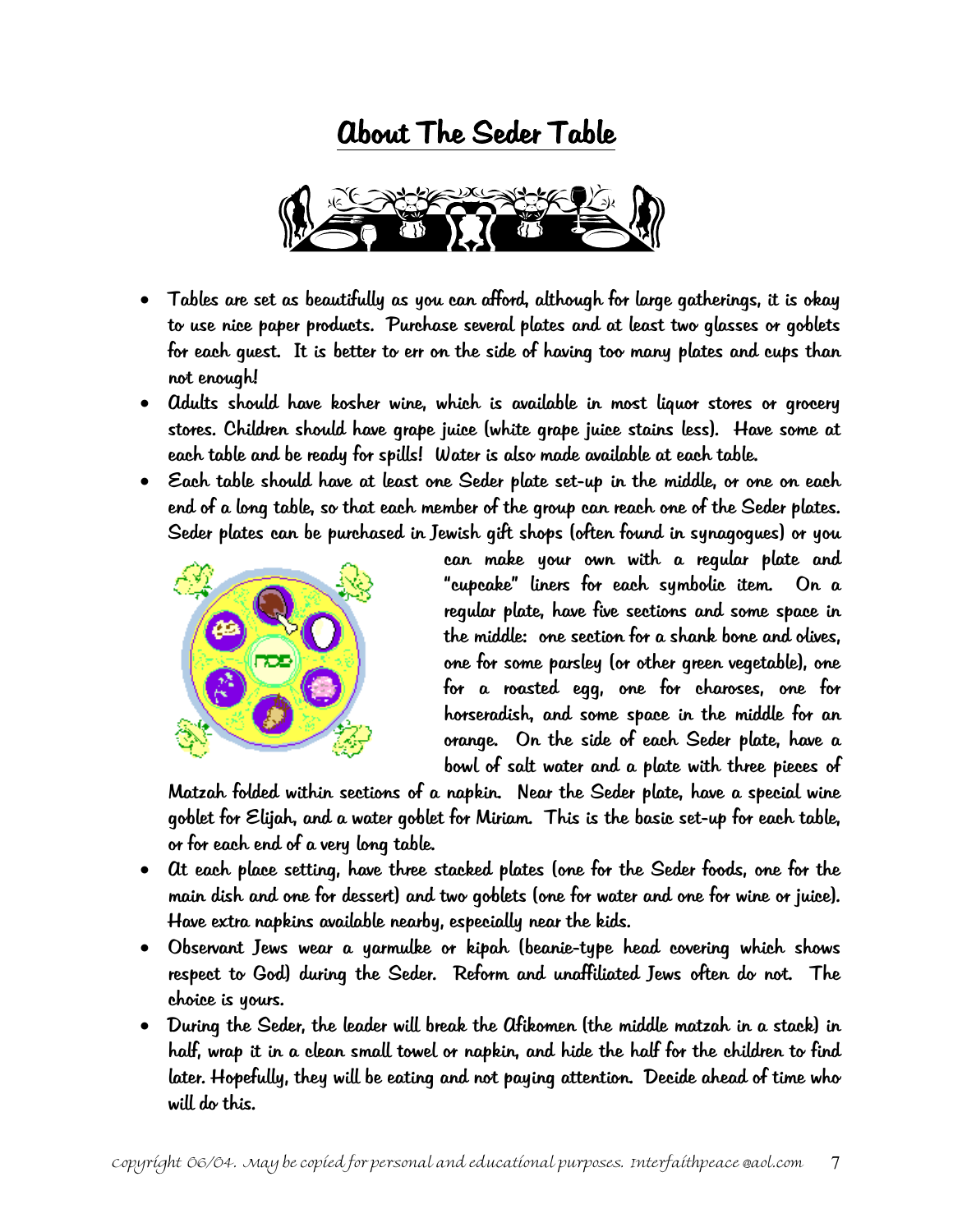- Pillows can be added to the backs of chairs as an optional practice to signify the "comfort of freedom".
- While reading the Seder, take turns around the table, letting those who do not wish to read say, "pass".
- The "ch" in chametz and Yocheved is pronounced as a unique Hebrew sound somewhere between an "h" and a "ch" in English. Practice by pretending there is a popcorn kernel skin on the back of your tongue, and try to "blow" it off. Hebrew is spelled using a different alphabet than English, so words may be translated into English with slightly different spellings to approximate the Hebrew. Don't worry about your pronunciation. The beauty of Passover is in being together, not in being perfect!

# Shopping List (and approximate amounts of everything needed)

- o Parsley and/or celery one large piece per Seder plate, plus one per guest
- o Roasted eggs one per Seder plate, plus one hard-boiled egg per guest
- o Lamb shank-bones one per Seder plate (Ask your butcher for some in a dvance. Olives can be substituted in this Haggadah.)
- o Horseradish one TBSP per Seder plate, plus one tsp. per guest
- o Charoses chopped apples, walnuts, touch of cinnamon and wine to taste. E nough for one scoop on each Seder plate plus 2-3 TBSP for each guest
- $\circ$  Salt one tsp. in bowl of water per small table, or 2 for larger tables
- o Matzah 3 pieces in a towel on a plate or platter, plus one Matzah per g uest
- $\circ$  Kosher wine enough for 4 cups per adult
- o Grape juice enough for 4 small cups per child (white grape juice doesn't stain as much as red)
- o Oranges one on each Seder plate, plus several sections per person
- o Olives (any type, pitted) Several on each Seder plate, plus several per person



- o Other dishes, as desired
- o Kosher for Passover-style desserts (no flour or grain products used)
- o Fresh flowers to decorate the table(s), if you can afford them, as a reminder of spring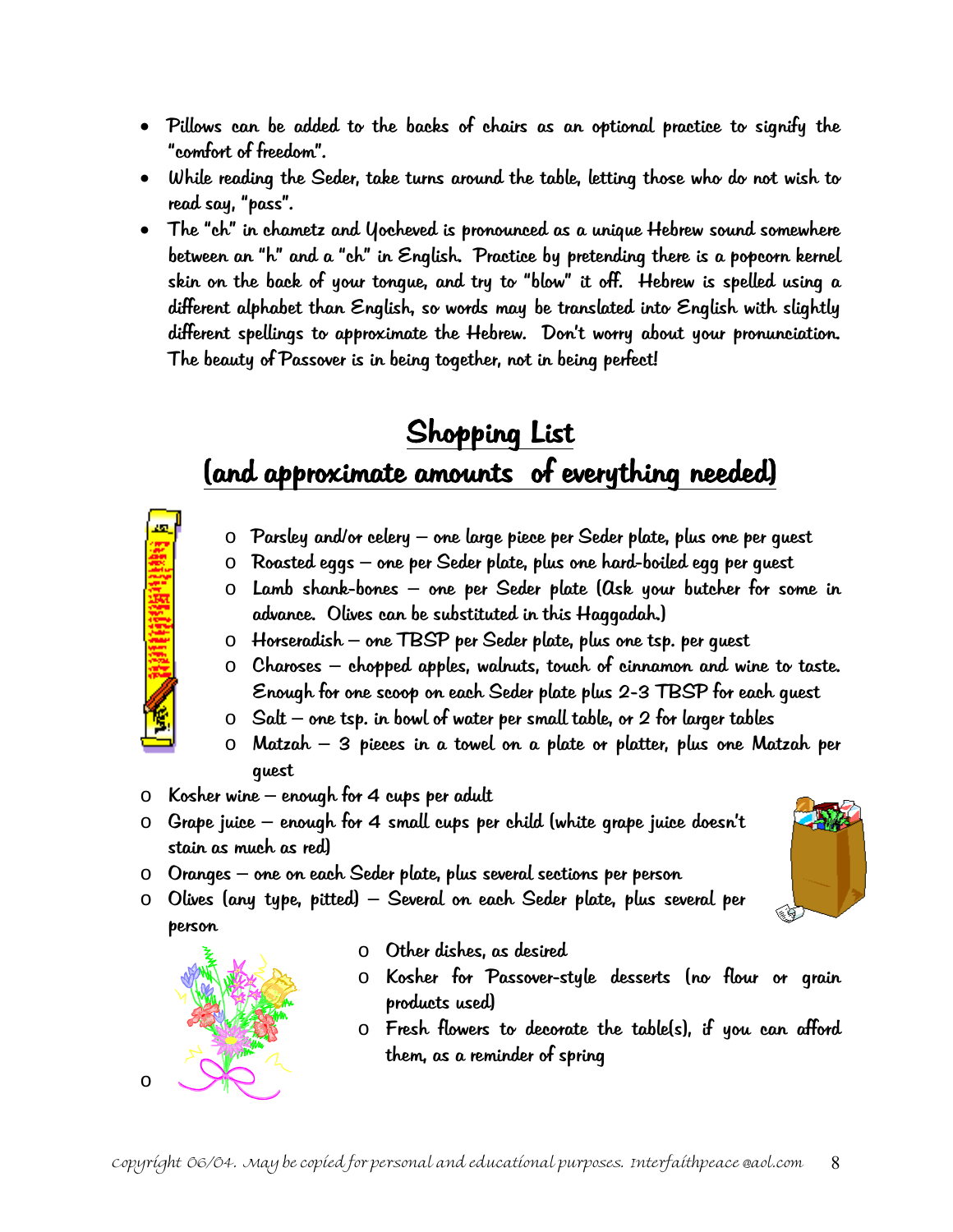# The Day of the Seder Check-list For Your Table

- $\circ$  Long white taper candles and candlesticks  $-$  2 for each table, or one set at a "head table"
- o One Seder plate for each small table, or 2 for each long table of guests
- o 3 plates per person (one each for seder foods, main dishes, and desserts)
- o 1 wine glass per person
- o 1 water glass for each person
- o 1 pitcher of water for each small table, or 2 pitchers for each large table (for drinking)
- $\circ$  Elijah's cup (special wine glass) for each table
- o Miriam's cup (special water goblet) for each table
- $\circ$  1 or 2 paper napkins for each quest (more for the children!)
- o Tablecloth(s) for each table
- o Serving spoons or forks for each dish
- o 1 small bowl of saltwater for each Seder plate
- o 1 bowl (for each item) for: extra horseradish, parsley, charoses and eggs at each table
- o One plate of matzah for each table (one per person)
- o Place setting of silverware for each guest (if plastic, buy the sturdy ones)
- o Treats or small token gift for each child for redeeming the Afikomen
- o One Haggadah for each person who will read (place it on top of the chair or on the plate).
- o Don't forget to hide the Afikomen (middle matzah) during the meal! If you are afraid you will forget, you can do it early and pretend to do it later.
- o Optional : Pitcher of water and large bowl at entrance of room (for those who wish to symbolically wash their hands – a more traditional custom)

Preparing the Seder table takes time, but is well worth the effort to set up early. On the other hand, if you have forgotten something, it will be forgiven! Most people are delighted simply to have been invited. Once the table is set, take a deep breath, blow it out slowly, and *enjoy your* Seder !

# Chag Sameach! (Happy Holiday!)





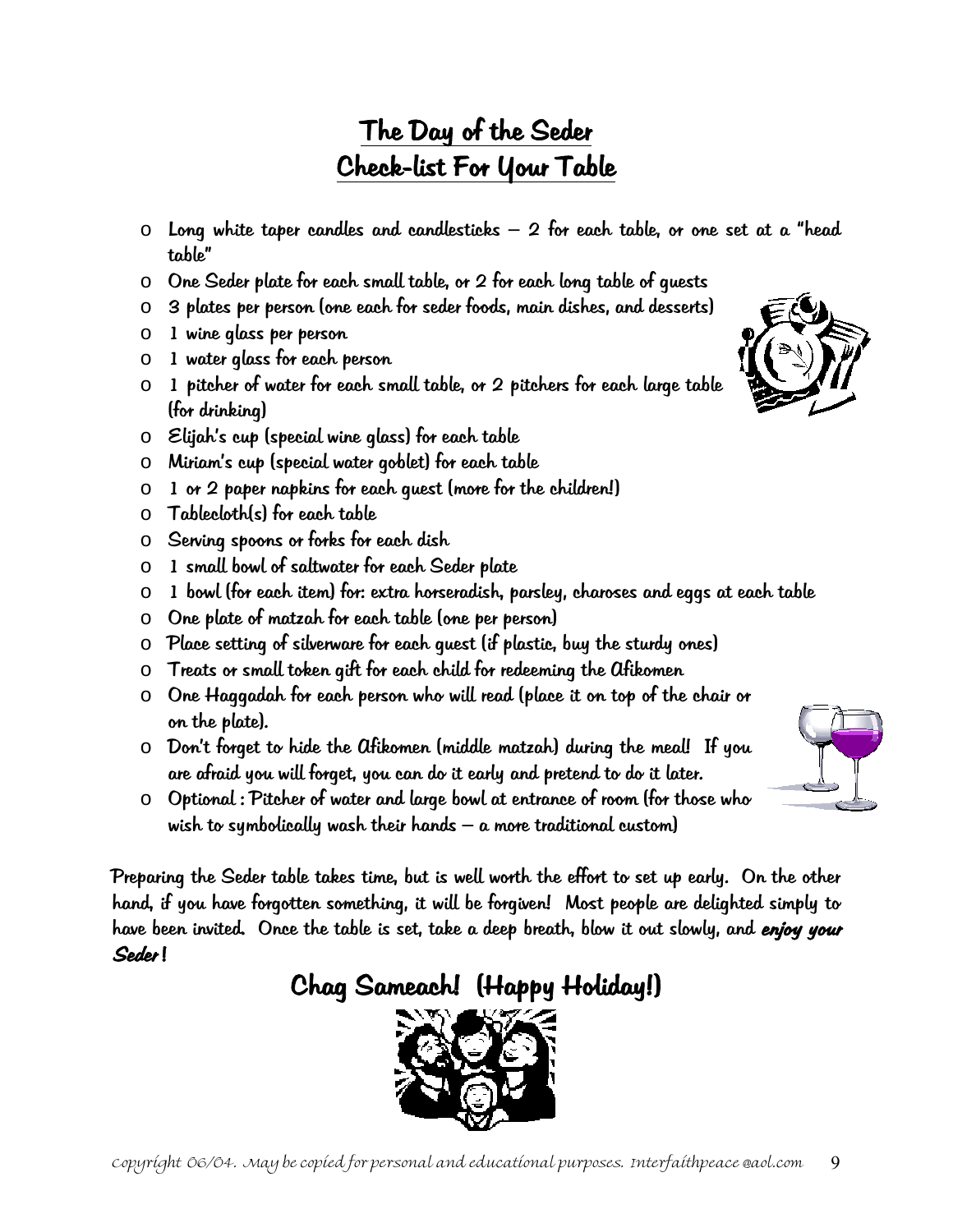# **The Seder service begins here**.

(Begin reading when all guests are seated. Take turns reading a group of lines, or say "pass". For a shorter Seder, skip to page 5 under "Lighting Candles".)

Oranges and Olives:

A Modern, Interfaith

Family Passover Haggadah

Written by Nancy Cronk



"How easy it is for us to relive the days of our bondage as we sit in the warmth and comfort of our seder. How much harder to relieve the pain of those who live in the bitterness of slavery today."-Congregation Beth El, Sudbury, M[A1](#page-9-0)

<span id="page-9-0"></span> $\overline{a}$ <sup>1</sup>Quoted in Singing the Living Tradition, Unitarian Universalist Association, Beacon Press, Boston, 1993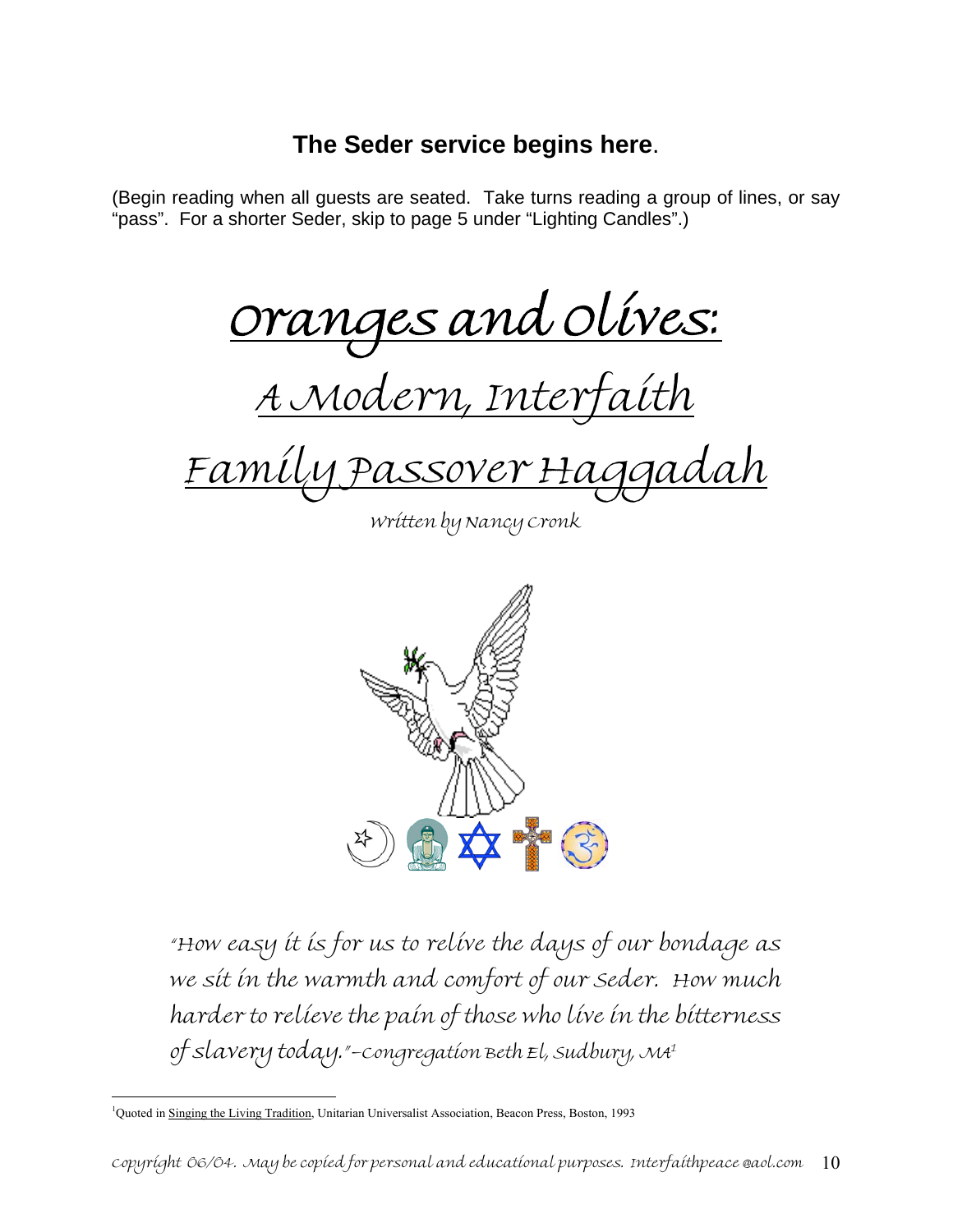#### Passover is a Spring Holiday



It is spring! The weather is getting warmer. All around us, grass is growing, birds are singing, and flowers are blooming. Animals are coming out of their winter homes to greet the sun, and some of them have new babies with them. Families are planting gardens, people are taking walks in the sunshine, and children are playing with their friends. All around us, there is a special feeling in the air  $-$  a feeling of warmth, of growth, and of freedom!

The arrival of spring is celebrated in different religions in different ways. Some of the holidays we know today began as spring festivals a very long time ago. St. Patrick's Day, May Day, Mardi Gras, Carnival, Asian New Year, Passover and Easter, are all related to the ancient spring festivals. People have celebrated the Spring Equinox, the day in the spring when daylight and darkness are equal, for thousands



of years. Eggs, bunnies, lambs, flowers and green plants are symbols in many of these spring holidays. Can you think of any holidays that use these symbols? (Wait for responses.)

The spring festivals were important at a time when people depended on the earth and on animals, in order to live. Shepherds had special holidays in the spring to celebrate when the baby animals were born, especially sheep. People needed good luck for planting crops so they would have food to eat. They did things they thought would make the earth better for growing food. Some people blessed the seeds which were about to be planted. Children, have you ever planted a seed before? Do you think it would help if you said a prayer or made a wish before you planted one? (Wait for responses.)

In Judaism, spring is the time of year friends and families come together to celebrate the very special springtime and Biblical holiday of *Passover*.

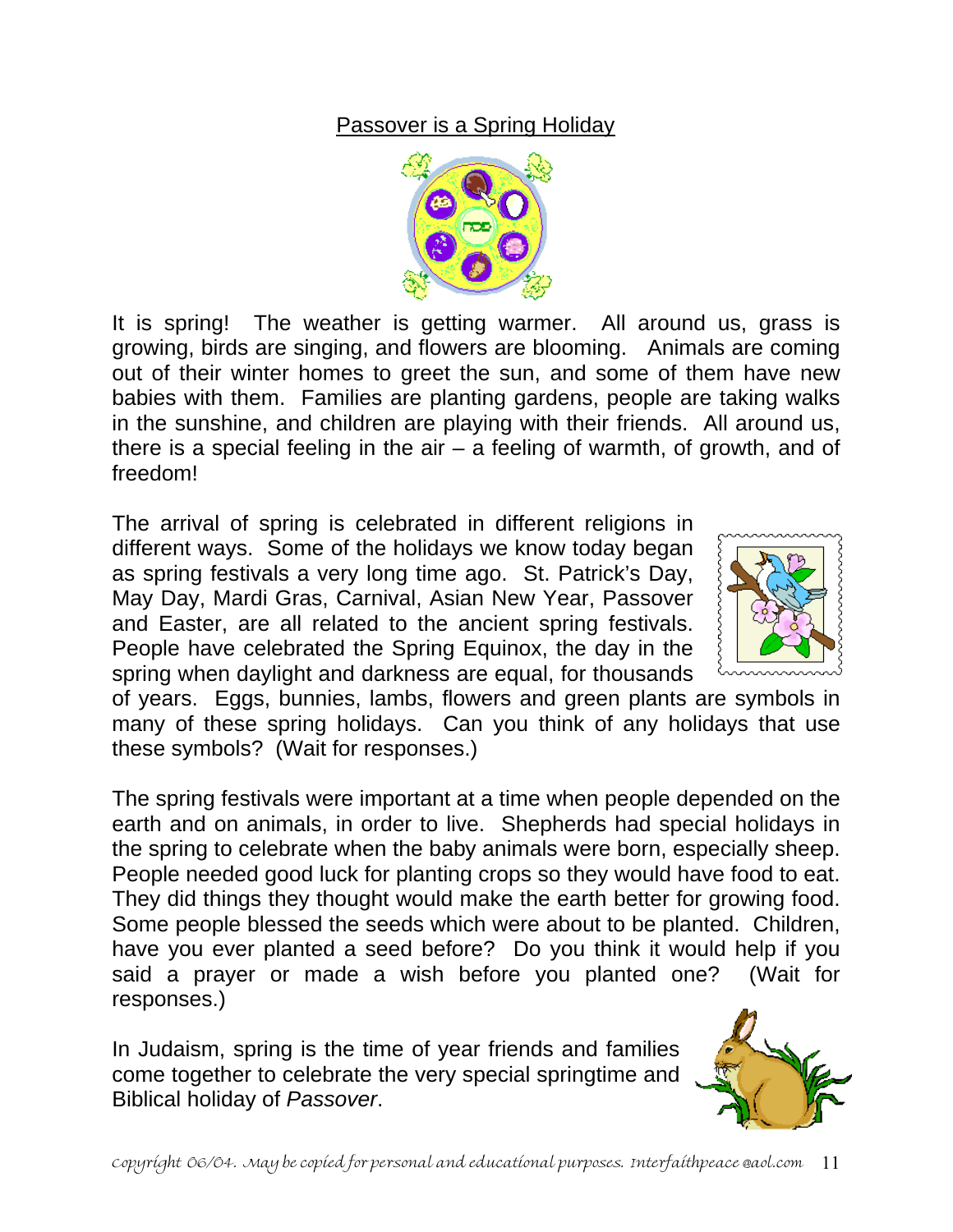#### Why Do We Celebrate Passover?



Passover has been celebrated in Jewish homes for thousands of years as a way of passing on the important story of Moses and of the exodus from Egypt. Some Christian families celebrate Passover as well, because Jesus was Jewish. The famous Last Supper in the Christian tradition was actually a Passover Seder meal. At the time of the famous last supper, all of the Abrahamic peoples – Jews, Christians and Muslims, still shared one faith. We

come together again as one family today. Whether we are Jewish, Christian, Muslim, Buddhist, Bahá'i, Unitarian-Universalist, Humanist or from another faith, on Passover we can all be inspired by one of the most famous stories from the Hebrew Bible, or *Torah*. As we read it, we appreciate our freedom and we renew our commitment to working for justice all over the world.

#### Getting Ready

Everyone chips in to get ready for Passover. We get out the special holiday dishes, we clean the house, and we prepare delicious food. Passover lasts for eight days. During Passover, or *Pesach*, as we call it in Hebrew, we are careful not to eat regular bread. All of the regular bread, called *chametz*, is taken away, sold, or given to people who are hungry. We replace it with a special





cracker called *matzah*.

We share a very special meal, called a Seder, with the people we care about. How good it feels to be together with people we love! Just as the food of the Seder nourishes our bodies, being together nourishes and uplifts our spirits.

Let's sing "Hinei Mah Tov", from Psalms 133:1, which means "How good it is to be together". Those who know it will sing it first in Hebrew so everyone can learn the tune. Then, please join us as we sing it once in English.

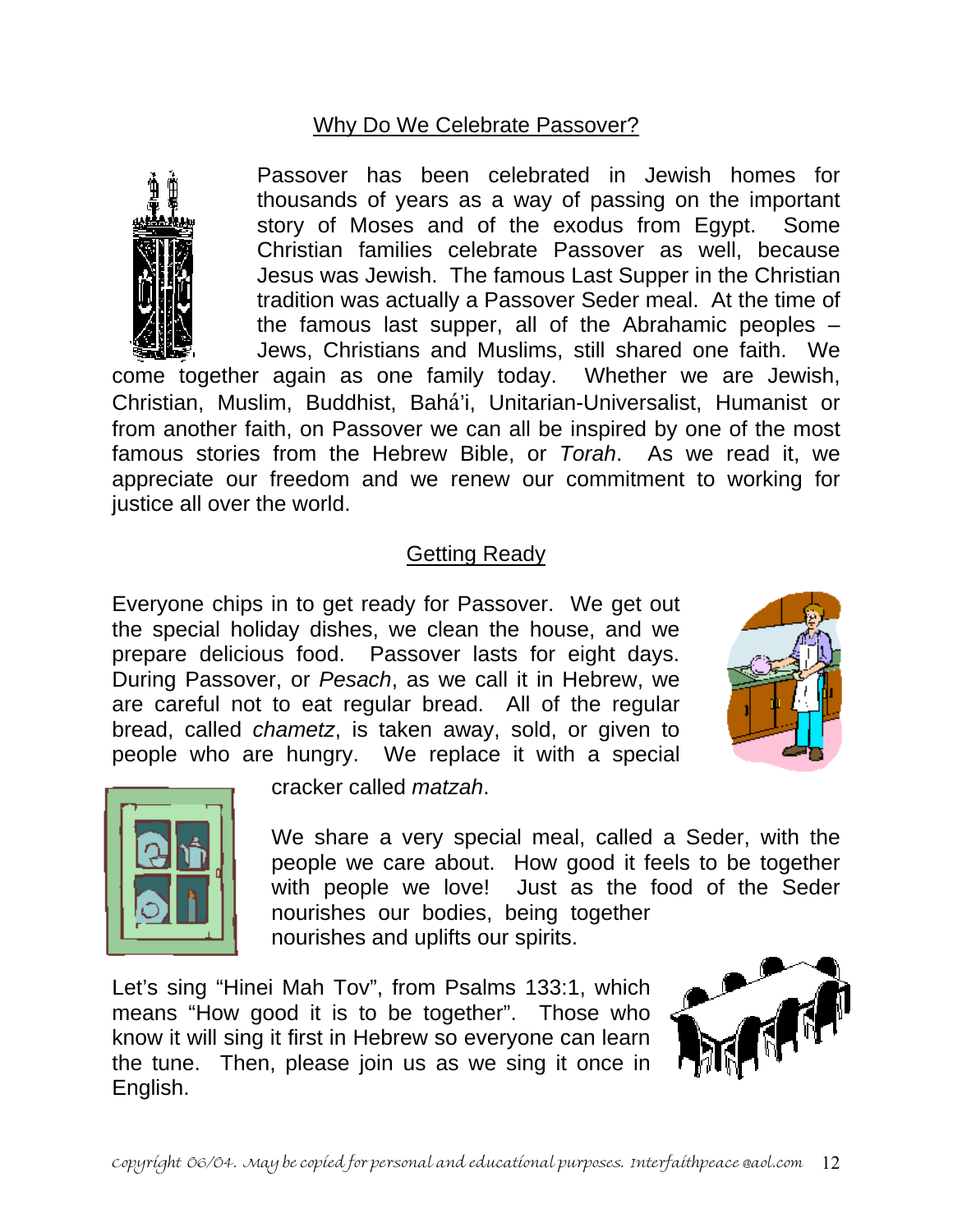Hinei Mah Tov (Traditional) (♫ Music is at the back of the book.)

In Hebrew:

Hinei Mah Tov Umah Nayim, Shevat Achim Gam Yahad! Hinei Mah Tov Umah Nayim, Shevat Achim Gam Yahad! Hinei Mah Tov, Shevet Achim Gam Yahad! Hinei Mah Tov, Shevat Achim Gam Yahad!



In English:

How good it is and how pleasant, when people can be together! How good it is and how pleasant, when people can be together! Good and pleasant, people in peace together! Good and pleasant, people in peace together!

## The Seder

At the *Seder* we tell the Biblical story of the Exodus together. Seder means "order" in Hebrew, which tells us that people all over the world tell the story in the same order on the very same evening. The special book that we read the Passover story from is called a "*Haggadah*".

The Passover story is about the relationship between the Jewish people of the Bible with God. Although each of us has our own beliefs and opinions about the existence and nature of God, we use the word "God" when telling this story, because it is consistent with Judaism, the tradition we honor today. We will also use some of the Hebrew blessings from Reform Judaism. When we read the word God, feel free to substitute:

- Mother/Father God,
- Goddess,
- Higher Power,
- Creator,

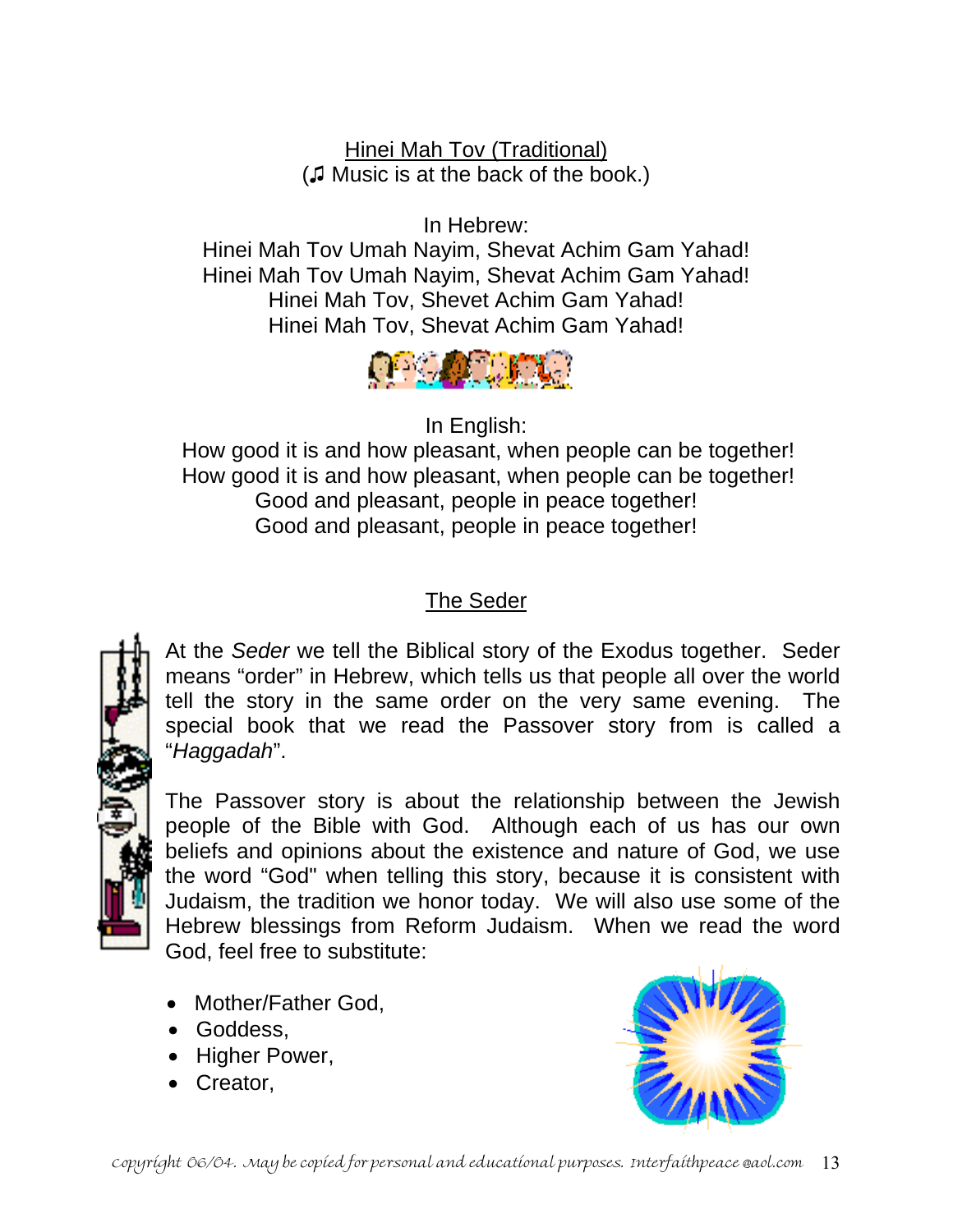- Creative Spirit,
- Mother Nature,
- Allah,
- Ancestral spirits,
- The Universe,
- Source of Peace

or any other term or phrase that is acceptable to you. What is important is that we are inspired by the story, and we don't worry about the language in which it is told. Our goal is to feel a common spiritual bond, to be grateful for our everyday freedoms, and to be reminded of our commitment to make the world free for all of humanity*.* 

You may wonder why we say, "*We* were slaves and now *we* are free." It is important when we remember this story to feel like it happened to each one of us, ourselves. That is why you will hear many Jewish families tell the story as if it happened to them personally, as if they were *really* there. When we say, "We were slaves and now we are free", we remember that all people are one big family. We are connected to all of the living people today, just as we are connected to the people who lived before us, and to the people who are not yet born.

### Lighting the Candles

First, we light the holiday candles. Together we say, "Thank-you, God, for



the festival lights, and for bringing our family and friends together to celebrate Passover."

Those of us who are familiar with the Hebrew, let us say together:

> ָבּ ְ רוּך אַתָּה יְיָ ֱא ֵ לֹהינוּ מֶלְֶך ָהעוֹלָם אֲשֶׁ ר קִדּ ָ ְשׁנוּ בְּמְצָוֹתַיו וְצָוַּנוּ לְהַדְלִיק נֵר שֵׁל (שַׁבַּת וְשֵׁל) יוֹם טוֹב·

*"Baruch ata Adonai elohenu melech haolam asher kidshanu b'mitsvotav v'tzivanu l'hadlik ner shel Yom Tov."*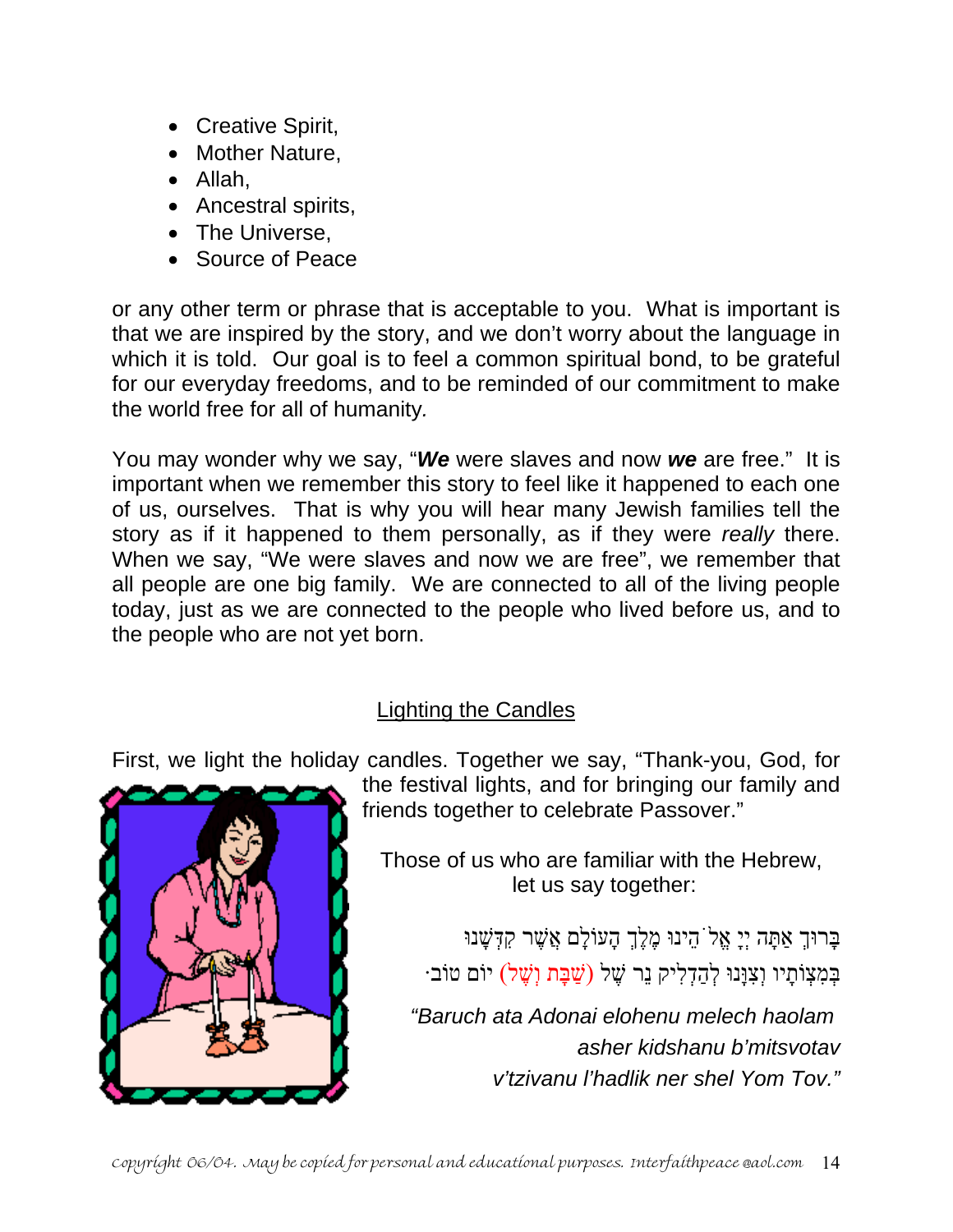#### Blessing the Children

Blessing one's children originates in the Bible. On Shabbat, the Sabbath, and on holidays, parents lay their hands on the heads of each child and bless them. In the absence of a parent, children can be blessed by any loving adult who is with them. Let us bless all of the children in our midst. As we bless them, we commit ourselves to the dream of a world where *all children* are free to go to school, are safe from violence, have loving adult supervision, and have the basic necessities they need in order to grow up to be their best selves.<sup>[2](#page-14-0)</sup> Adults, please first place your hands on the heads of the children with you today, as we read together:

"*May God bless you and keep you." "May God's face shine upon you and favor you". "May God's face turn to you and grant you shalom (peace)".* 

#### Kiddush - Blessing the Wine

Next, we sing the Kiddush, or blessing over the wine. The cup of wine stands for the sweetness of life and the joy we feel when we are together. We say, "Thank-you, God, for the grapes that grow to make wine for our holiday celebration."



Those of us who are familiar with the Hebrew, let us say together:

ָבִרוּךְ אַתַּה יְיָ אֱל<sup>ֹי</sup>הֵינוּ מֶלֶךְ הַעוֹלַם בּוֹרֵא פְּרִי הַגַּפֶן·

*"Baruch ata Adonai elohenu melech haolam borey p'ri hagafen."*

During our Seder, we will drink from four cups of wine. Traditionally, when people walked home after a Seder, it was customary to drink a cup with each toast. Since most of us are driving home, a few sips are probably enough! For the children, there is grape juice.

 $\overline{a}$ 

<span id="page-14-0"></span><sup>&</sup>lt;sup>2</sup> For more information, contact the Children's Defense Fund on-line  $\omega$  childrensdefense.org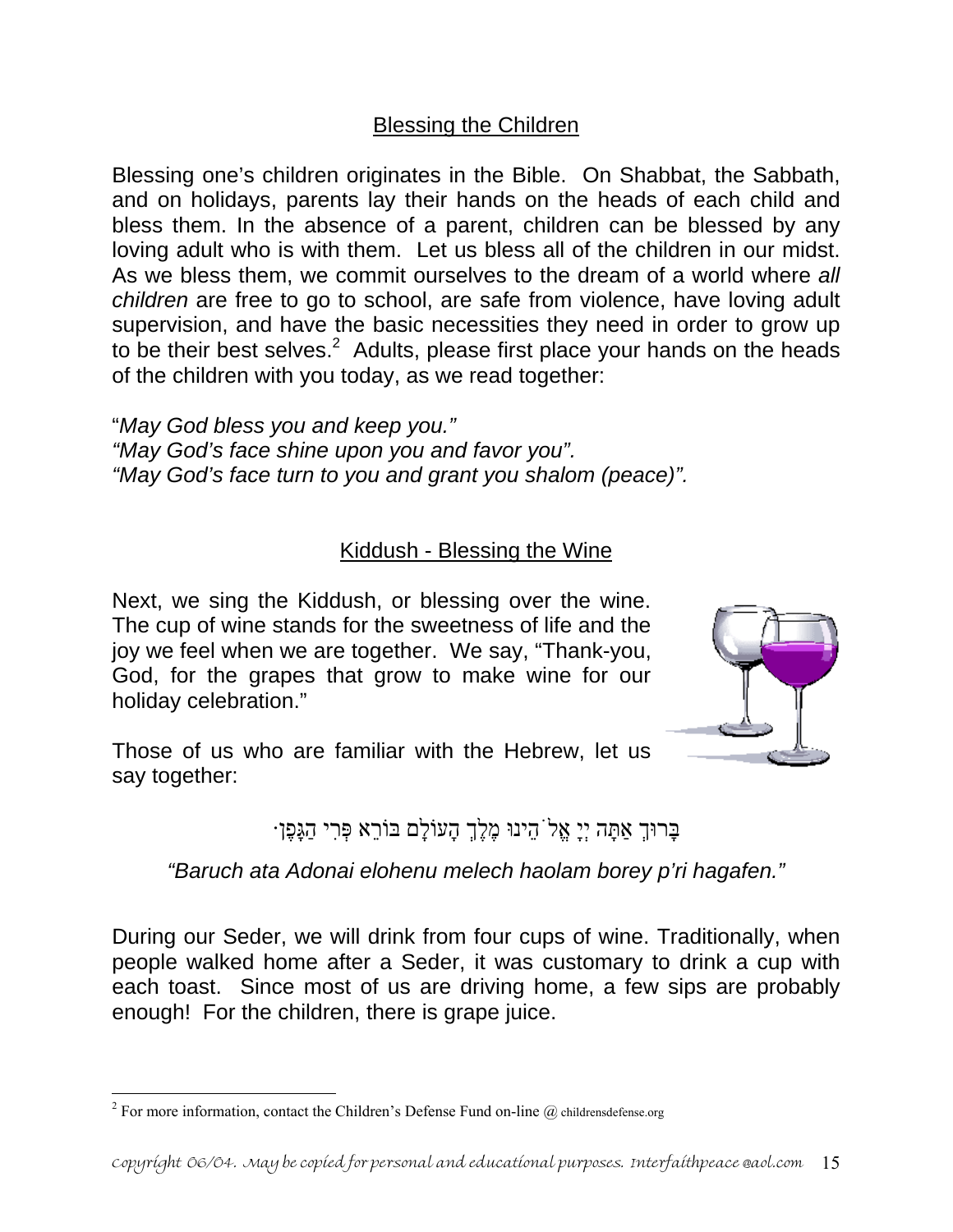Passover Seders have helped us to identify oppression for thousands of years. During the civil rights movement in America, for example, Jews, African-Americans, Native-Americans and many other people gathered together at Passover Seders to renew their commitment to their fight for equality.<sup>[3](#page-15-0)</sup> Just like the Hebrews in the Bible, African-Americans have been enslaved, and Native-Americans have been persecuted in our own country. While we read the story of the Exodus, we should remember there is still work to do to guarantee justice and equality for *all* people.

Oppression does not always mean slavery or punishment. Sometimes it means discrimination against someone because of a person's race, or religion, or age, whether or not they own a home, or the people they choose to live with and to love. The land, air and water can become polluted, which is a kind of environmental oppression. Sometimes oppression means other people do not seem to care enough about problems that hurt people, like AIDS or child abuse. We can say these problems are our "Pharoahs".

Sometimes, Pharoahs are outside of us, and sometimes, they are inside of us. Being addicted to something, or feeling depressed, or having bad habits can feel like we have a Pharoah. To break the chains of our own slavery, we have to admit that it feels like we are in chains. Let's ask ourselves the following questions. You can answer the questions to yourself, or out loud to the group.

- "What does oppression mean to me?" (Wait for answers.)
- "In what ways are people being oppressed today?" (Wait for answers.)
- "Can animals be oppressed?" How? (Wait for answers.)

## **The Seder Plate**

On the table, we have a special plate called a Seder plate. The Seder plate has very special foods on it that help us to tell our story. (Point to the foods.) The traditional items are:

<span id="page-15-0"></span> $\overline{a}$ <sup>3</sup> For more information, contact the Shalom Center on-line  $\omega$  shalomcenter.org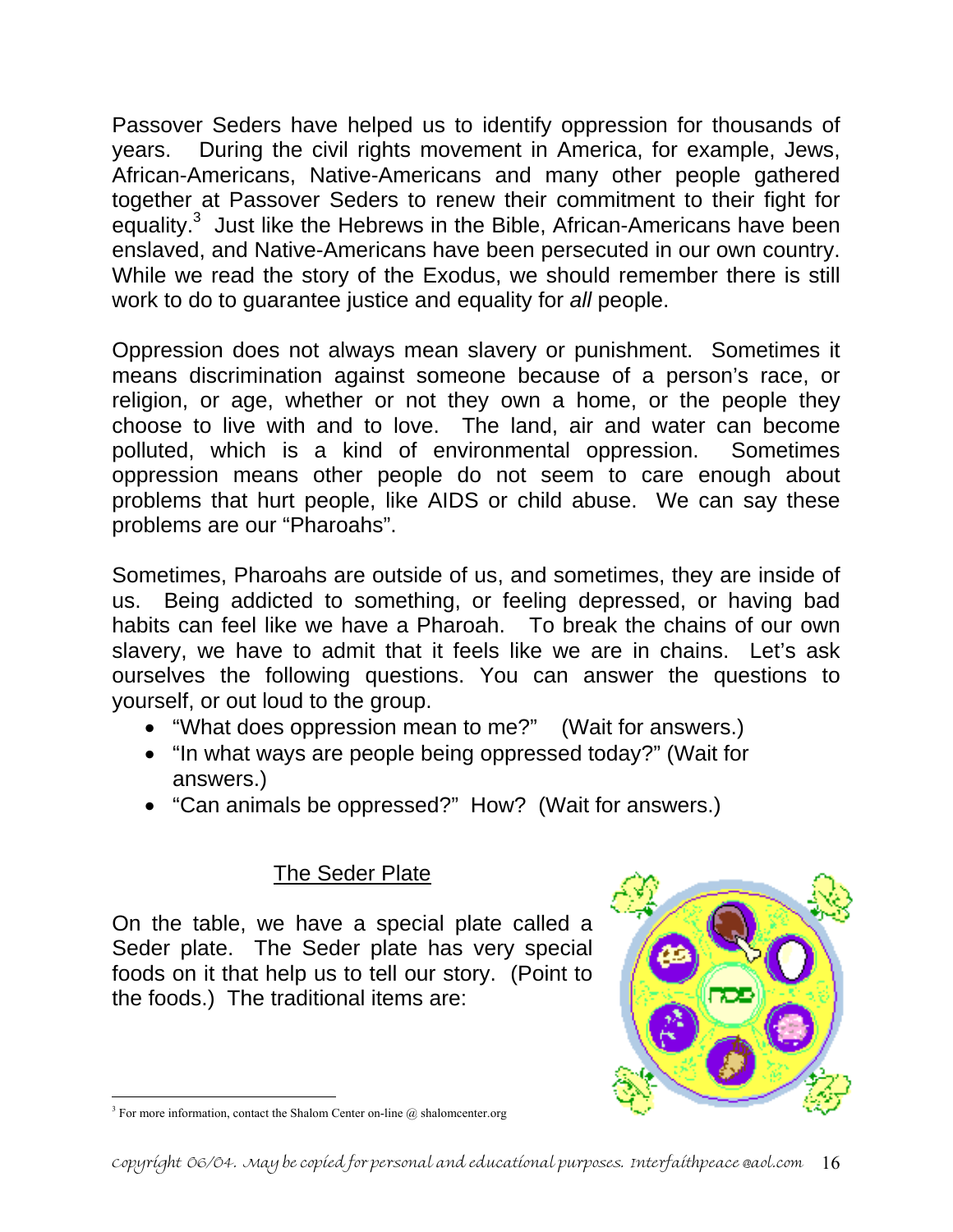- Parsley, or another green vegetable such as lettuce or celery
- Bitter herbs (usually horseradish or endive)
- Chopped apples and nuts with wine, called "charoses" (pronounced har-o-ses)
- Celery
- A bone
- A roasted egg
- A separate plate or basket with Matzah (unleavened bread)

At this Seder, we are adding:

- An orange
- Olives

Also on the table, are two special cups, and some salt water. You will soon learn their role in telling the Passover story.



Green vegetables like parsley, celery and lettuce are symbols of the new life that grows in the spring. The salt water reminds us of the tears we cried when we were slaves. We dip the green vegetables in the saltwater, to bring together our celebration of spring with the telling of the story of the exodus from the Torah, or Bible. Before we eat it, we say a blessing. "Thank-you, God, for the vegetables that grow in the ground."

Those of us who are familiar with the Hebrew, let us say together:

ָבּ ְ רוּך אַתָּ ה יְיָ ֱא ֵ לֹהינוּ מֶלְֶך ָהעוֹלָם בּוֹרֵא פְּרִי הָאֳדָמָה·

*"Baruch ata Adonai elohenu melech haolam borey p'ri ha'adamah."*

Now, we can eat the parsley.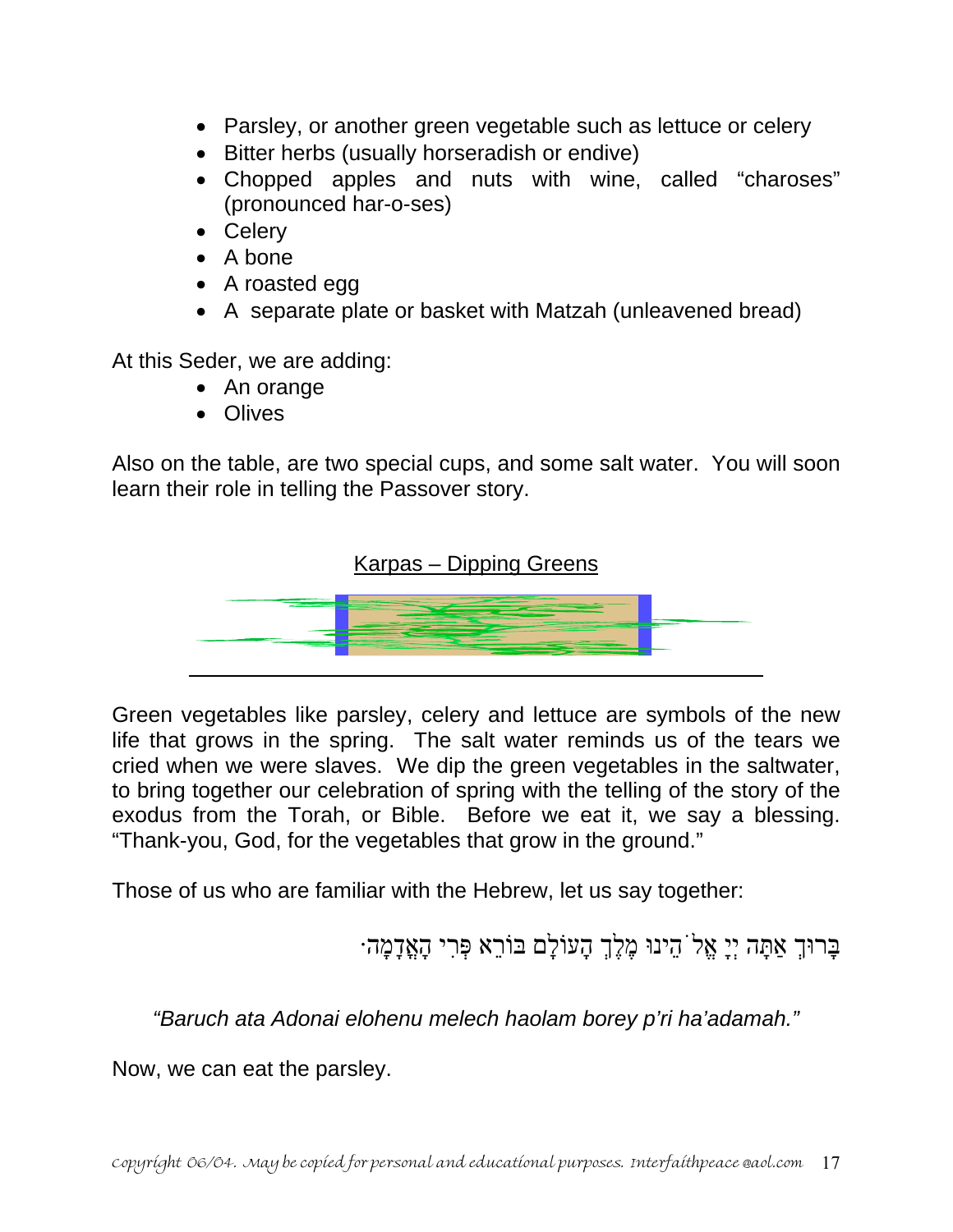#### Yachatz – Breaking the Middle Matzah

The leader reads: I will break the middle matzah and save one half of it for dessert. I will hide it, and later, the children will help us find it so we can end our Seder when it is time. I am returning the other half of it to the table to be eaten later. As I do, I say (hold up the remaining Matzah):



E<br>S

"This is the bread of our affliction. Let all who are hungry, come and eat. Let all who need, share the hope of Passover.

This night is different from all other nights of the year, but why? Before the story is read, the youngest child who can read asks the "Four questions". (Identify the youngest reader and ask if they wish to read these.)

- 1. "On all other nights, we eat all kinds of bread and crackers. Why do we eat only matzah on Passover?"
- 2. "On all other nights, we eat many kinds of vegetables and herbs. Why do we eat bitter herbs, at our Seder?"
- 3. "On all other nights, we don't usually dip one food into another. At our Seder, we dip the parsley (or celery) in salt water and the bitter herbs in charoses. Why do we dip foods twice tonight?"



4. "On all other nights, we eat sitting up straight. Why can we lean on a pillow tonight?"

According to tradition, the youngest person who can sing the Four Questions in Hebrew, sings them for us now.

> Mah Nishtana (Traditional) (♫ Music is at the back of the book.)

Mah nishtana ha-laila hazeh mikol ha-leilot, mikol ha-leilot? She-bechol ha-leilot anu ochlin chametz u-matzah, chametz u-matzah. Ha-laila hazeh, ha-laila hazeh, ku-lo matzah. (2x)

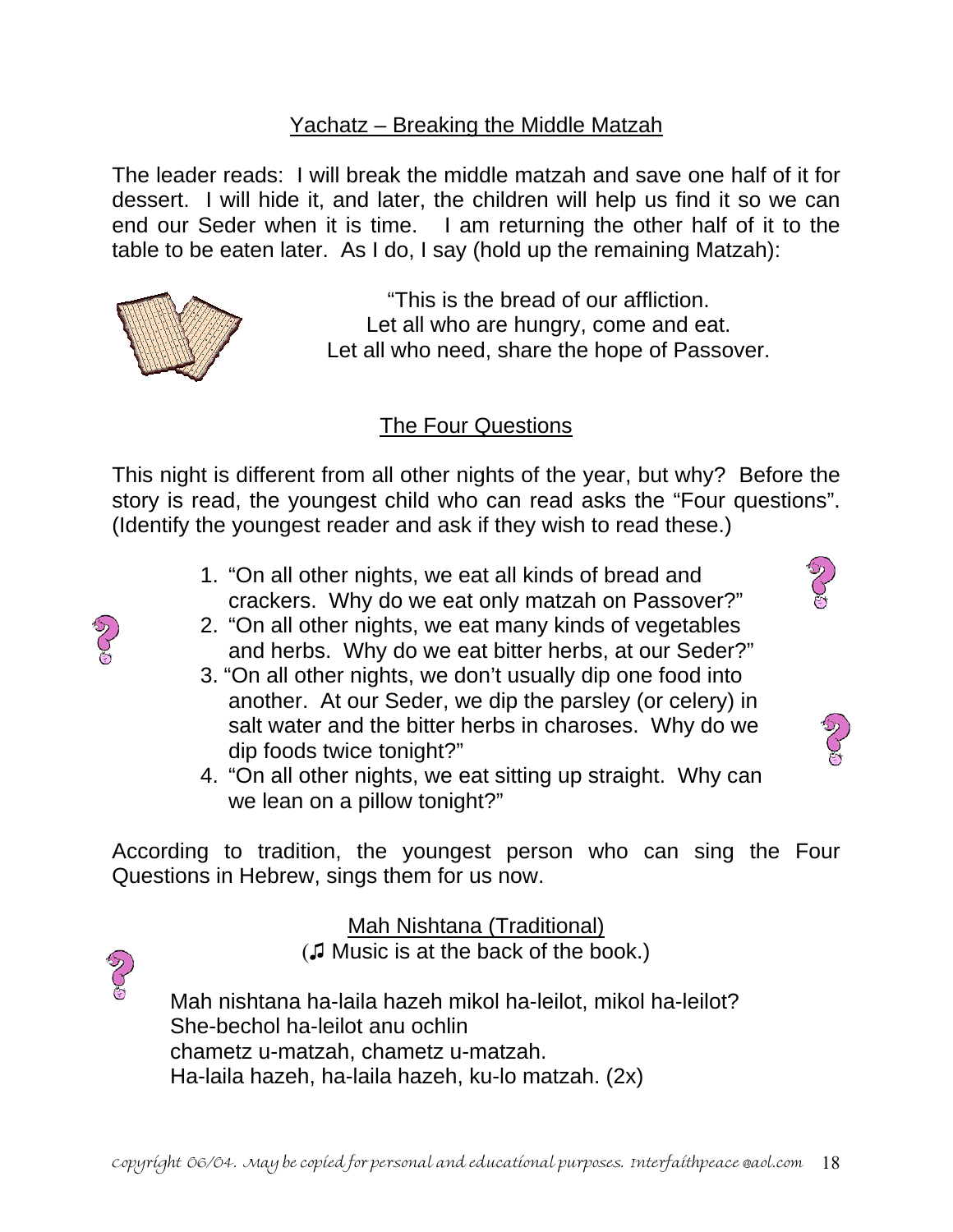She-bechol ha-leilot anu ochlin shear yerakot, shear yerakot. Ha-laila hazeh, ha-laila hazeh, maror, maror. (2x)



She-bechol ha-leilot ein anu matbilin afilu pa-am echat, afilu pa-am echat. Ha-laila hazeh, ha-laila hazeh, shetei feamim. (2x)

She-bechol ha-leilot anu ochlin Bein yoshvin u-vein mesubin, bein yoshvin u-vein mesubin. Ha-laila hazeh, ha-laila hazeh, kulanu mesubin. (2x)

Now, let's read the story, in a way that children can understand. Gather 'round children! If you listen carefully, you will find the answers to all of our questions!

The Story of the Jewish People in the Land of Egypt



Our story comes from the Hebrew Bible, which is called th e *Torah,* in the book of Exodus.



Long ago, there was a king named Pharaoh, who ruled the land of Egypt. The Hebrew people who lived in Egypt were Pharaoh's slaves. He made them work very hard to build cities, pyramids and



palaces. Sometimes the slaves made up songs to sing to make their work easier. Let's sing the song together. Those who know it can sing the first verse, and everyone else can join in for the second verse.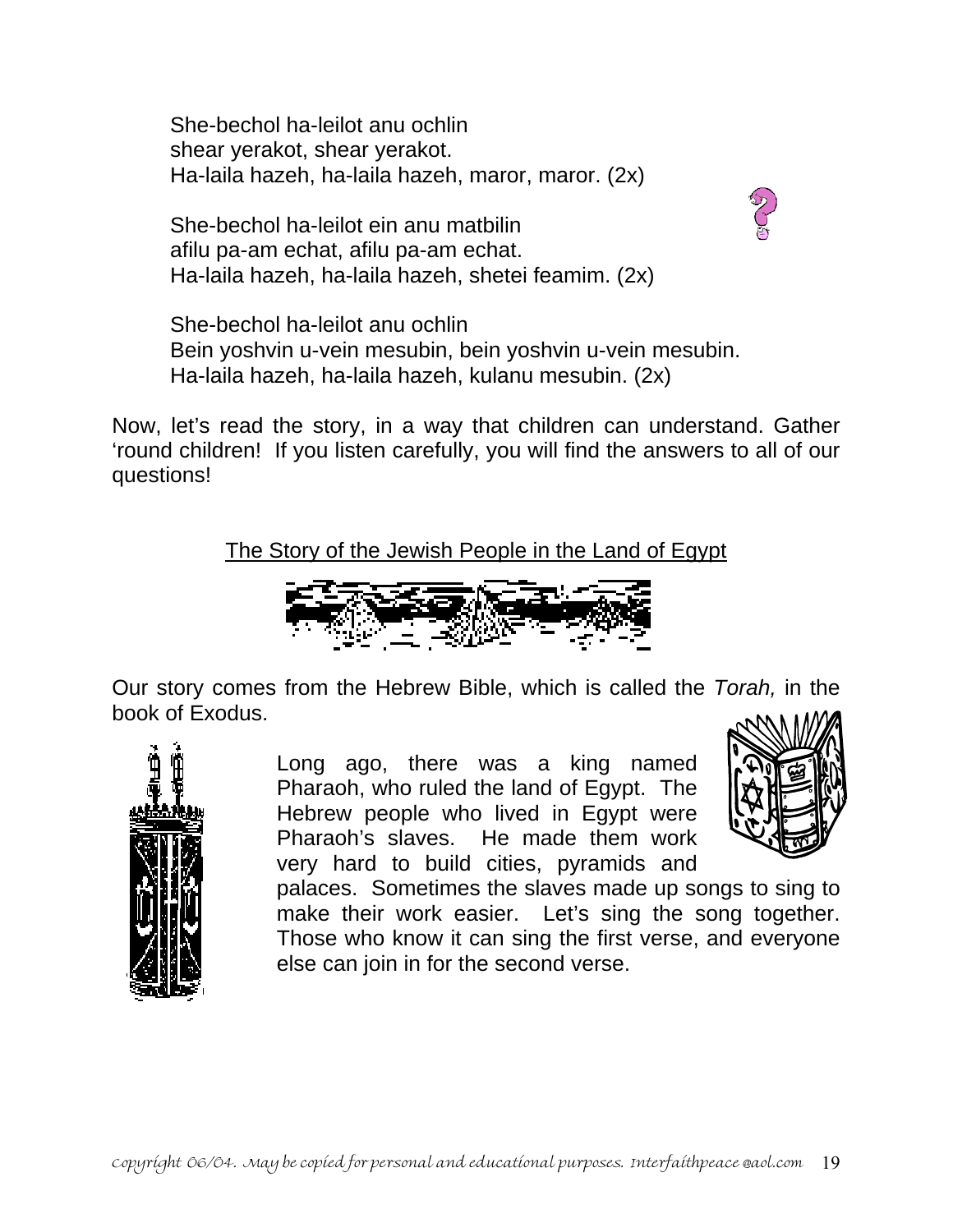Building Cities By Shirley Cohen<sup>4</sup> (♫ Music is at the back of the book.)



Bang, bang, bang Hold your hammer low Bang, bang, bang Give a heavy blow For it's work, work, work Every day and every night, For it's work, work, work When it's dark and when it's light!

Dig, dig, dig Get your shovel deep Dig, dig, dig There's no time for sleep For it's work, work, work Every day and every night For it's work, work, work When it's dark and when it's light!



Pharaoh was worried that a Jewish boy might grow up to be a leader of the Hebrew slaves, and fight against him. So, Pharaoh ordered that all little Jewish boy babies were to be killed. He told the midwives, women who helped babies to be born, to kill the Hebrew babies. The midwives loved all babies, so they refused to obey his orders. Two midwives, Shifrah and Pu'ah, told Pharaoh lies to protect the little babies. Children, do you think it is okay to tell a lie if it saves someone's life? (Wait for a few answers.)

One Jewish mother, named Yocheved, was very worried about her new baby boy, and she put him in a basket and set the basket on the river. When Pharaoh's daughter, the Princess, came to the river to swim, she found the baby, and took him home to the palace. She named the baby "*Moses*", and adopted him as her own son.

Moses' sister, Miriam, watched the Princess take the baby out of the water, and told her, "I know a woman who can help you take care of your baby."

<span id="page-19-0"></span> $\overline{a}$ <sup>4</sup> Published, 1951. Many attempts were made to locate Shirley Cohen and/or Kinor Records for permission to use her songs. We were told by several music companies, including Kar-ben publishing, that she is unable to be located, and her music is widely shared.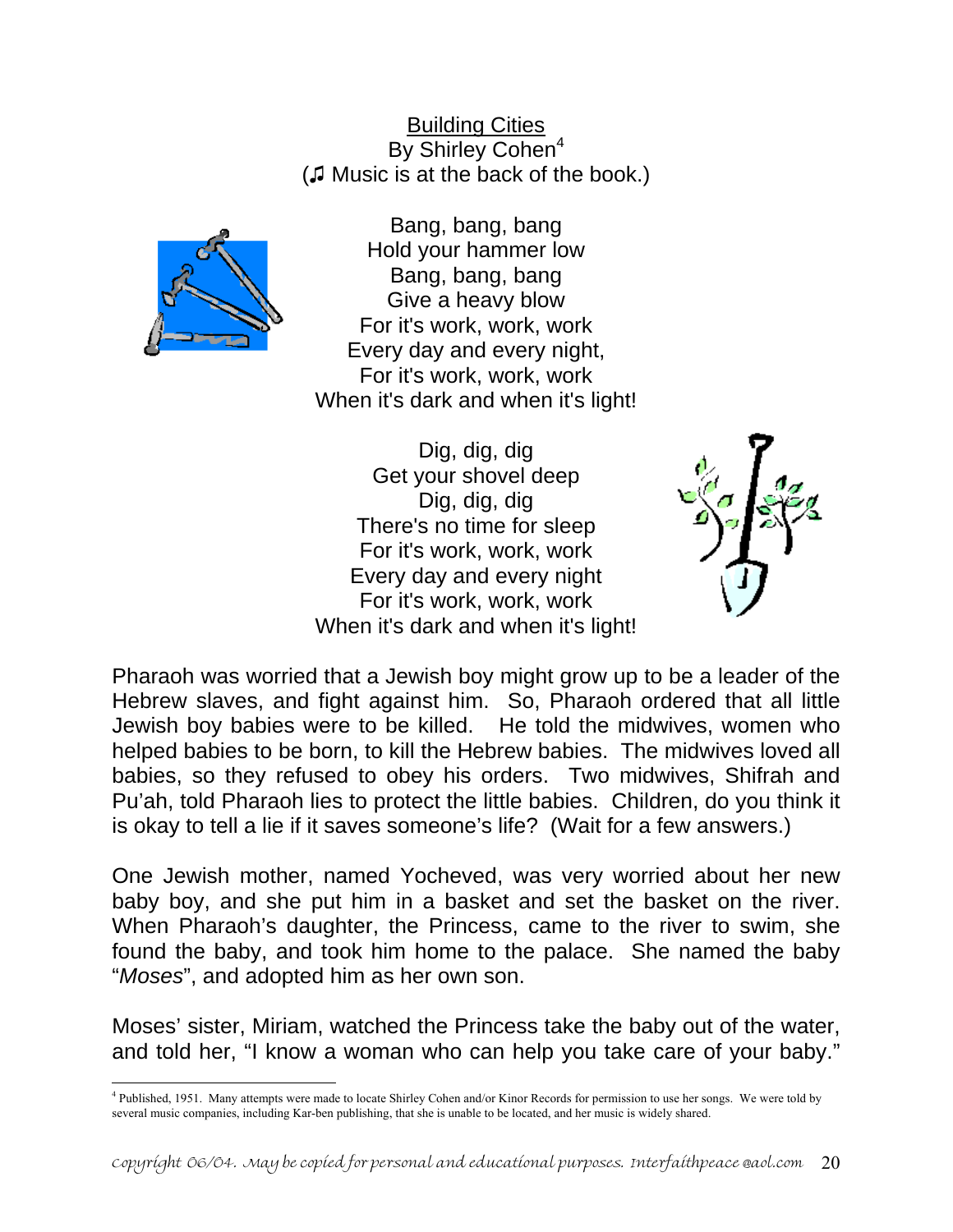Miriam ran home, and brought back her Mom, Moses' birth mother. The Princess asked Yocheved to help her take care of the baby, not knowing who she was. Yocheved agreed. We can imagine Miriam giggling happily, knowing her baby brother was alive, free, and safe with his adopted mother *and* his birth mother.

As he grew, Moses watched the Jewish slaves working hard for Pharaoh. One day, he saw a Hebrew slave being badly beaten by an Egyptian guard, so Moses killed the guard. He knew Pharoah would be very angry at him, so he left Egypt to be a shepherd in a far-away place. There, he married a woman named Zipporah and they started their own family.



One day, Moses saw a burning bush. When he got closer to it, he heard a voice coming from it. It was the voice of God. God told Moses to go back to Egypt and to free the Jewish people. Moses knew that it was wrong that the Jewish people were slaves. He felt in his heart that they were his *own* people, just as God told him.

Some people believe Moses really heard the voice of God, just like we hear our friends or our parents talking to us. Other people believe that the voice Moses heard was his own small voice coming from within his heart. It told him something wasn't right, and he should try to fix it. The voice within his heart told him that all people are part of the human family, and that all people should be treated kindly and fairly.

Here is another question for the children: "Have any of you heard a small voice inside telling you to help someone who needs your help?" "When?" (Wait for answers.)

Moses went back to Egypt, just as God told him to do, with his birth brother, Aaron. Since Moses had left the palace, the Pharoah had died and a new Pharoah was in charge. He went to the *new* Pharaoh, and said, "Let my people go!" But Pharaoh didn't like Moses telling him what to do. Guess what Pharoah said to Moses?

#### *Everyone say together, "No, Moses!"*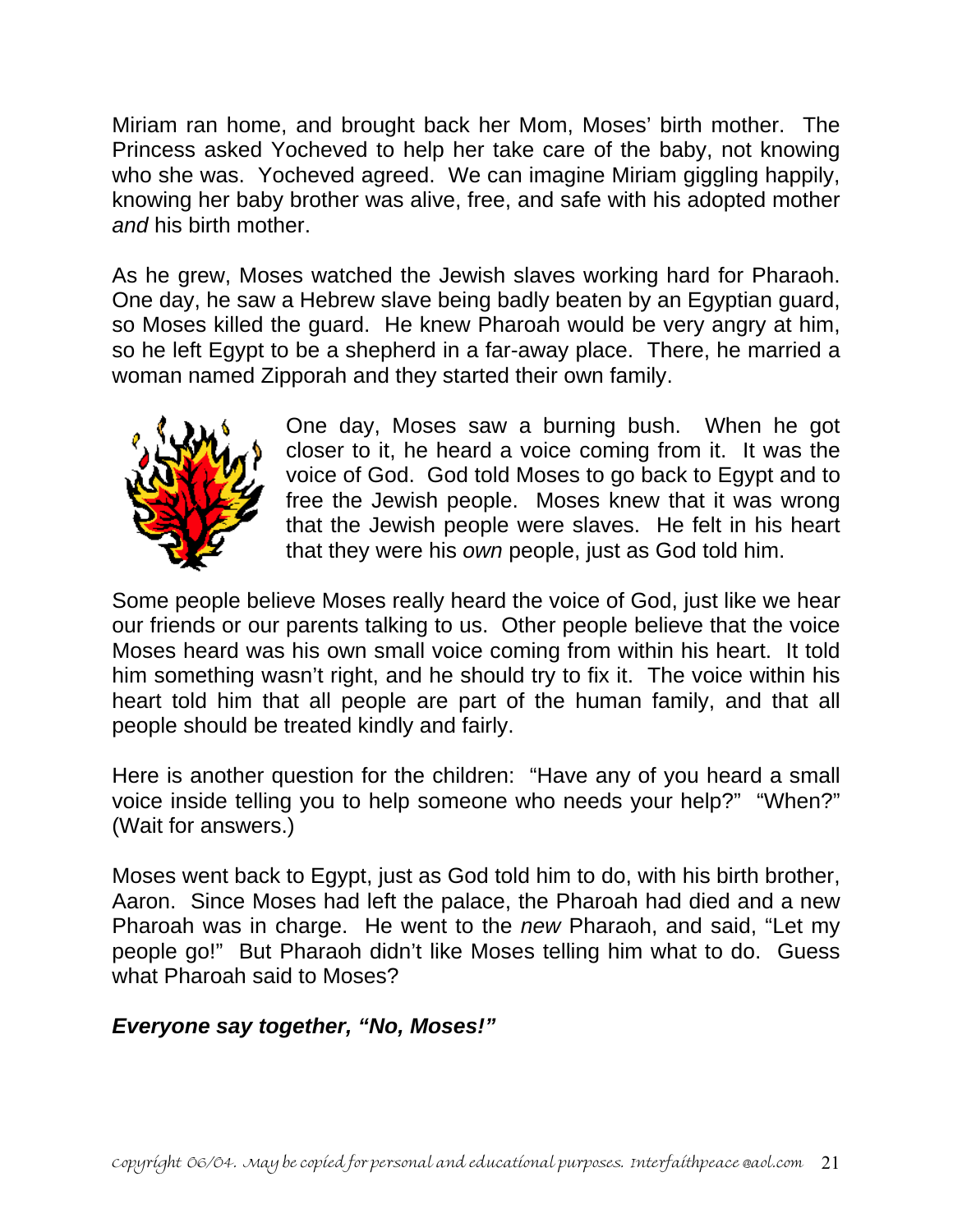Now, we will sing the traditional spiritual, "Let My People Go". Jump in when you feel comfortable singing with those who already know the song. Try to sing the "Let my People Go!" with great enthusiasm.

> Let My People Go (Traditional Spiritual) (♫ Music is at the back of the book.)

When Israel was in Egypt land Let my people go Oppressed so hard they could not stand Let my people go.

> Chorus: Go down Moses, Way down to Egypt land Tell old Pharaoh To let my people go!

And God told Moses what to do Let my people go! To lead the children of Israel through Let my people go!

> Chorus: Go down Moses, Way down to Egypt land Tell old Pharoah To let my people go!

According to the Bible, God was mad at Pharaoh. Moses warned Pharaoh that if he didn't let the Jewish slaves go free, bad things might happen to him. According to Jewish tradition, God was punishing Pharaoh. Others believe it was Pharoah's conscience, or bad karma, that was affecting him. Still others believe they were all scientifically explainable coincidences. Whatever caused the ten plagues, they were unbearable!

Let's read a list of all of the plagues that occurred. Each time, dip your pinky finger in your wine and touch it to the rim of your plate or onto your napkin. The wine is sweet, and the plagues were not. By taking a tiny bit of wine with each dip of our fingers, we remember that this was a sad time for *everyone*. We do not like to see bad things happen to anyone; even the people we think of as enemies. With each bad thing that happened, the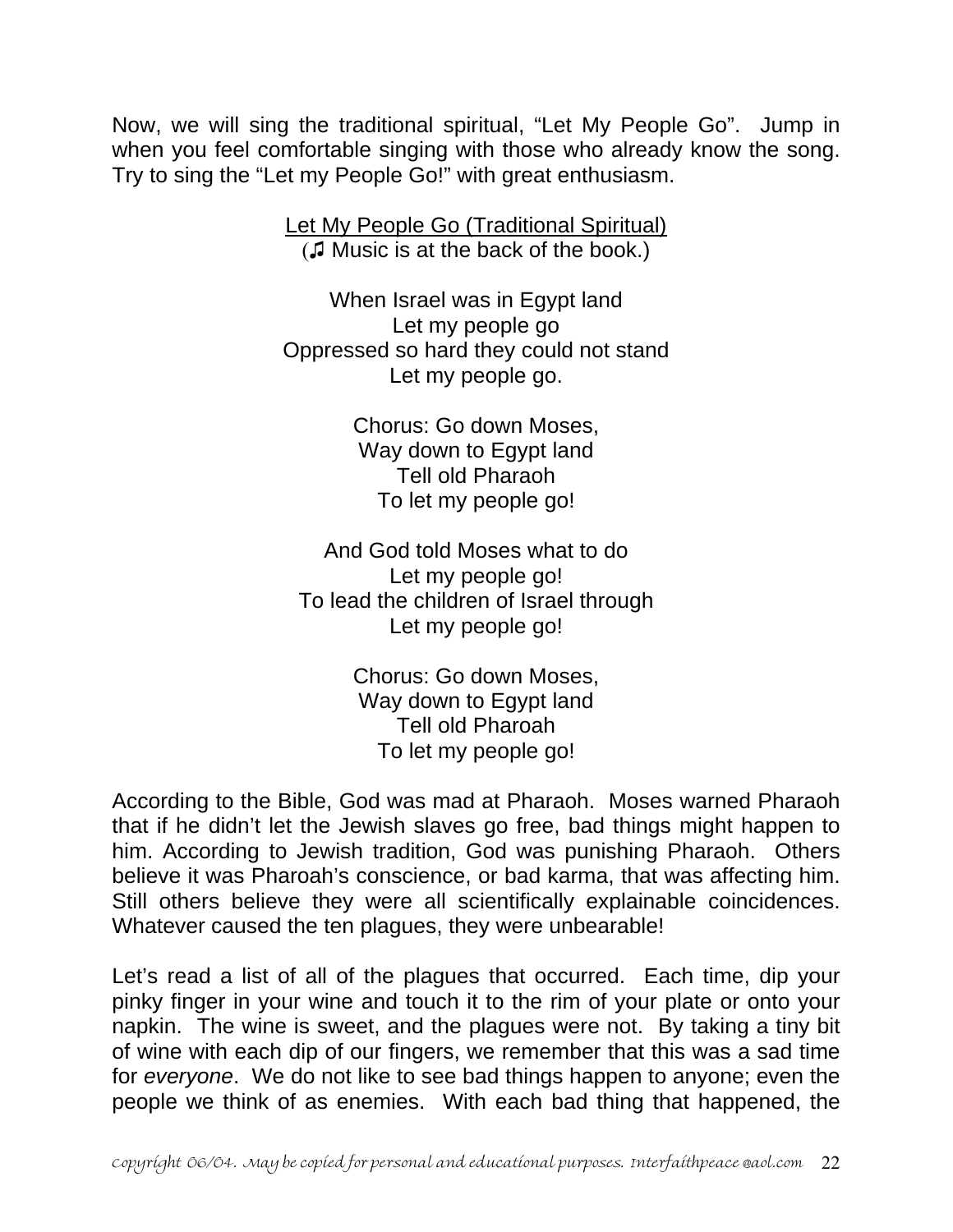Bible says God gave Pharaoh a chance to change his mind, and to let the Jewish people go free.

- The River Nile turned red like the color of blood. *And still Pharaoh said, "NO!"*
- One day, Pharaoh woke up and there were frogs all over the palace! *And still Pharaoh said, "NO!"*

Let's sing a children's song about the frogs. We will sing this short song twice, so everyone can learn it.



One Morning By Shirley Cohen (♫ Music is at the back of the book.)



One morning when Pharaoh awoke in his bed There were frogs in his bed, and frogs on his head Frogs on his nose and frogs on his toes Frogs here, frogs there Frogs were jumping everywhere!



- Little bugs (like lice or gnats) infested the people and made them itch. *And still Pharaoh said (loudly), "NO!"*
- Flies came and ate up all the food and spread diseases. *And still Pharaoh said (loudly), "NO!"*
- The cattle got sick and died, so people did not have meat to eat (and they didn't have soy substitutes, either!) *And still Pharaoh said, "NO!"*
- There was a big storm with lots of thunder and hail. *And still Pharaoh said, "NO!"*
- Just when Pharaoh thought it couldn't get any worse, locusts (like grasshoppers) were everywhere! *And still Pharaoh said, "NO!"*
- The sun didn't shine for many days. There was only darkness. *And still Pharaoh said, "NO!"*
- Finally, although Moses pleaded with Pharaoh to give in, the most terrible punishment of all came to Pharaoh. The first-born, or oldest, child in each family died. The Jewish families painted a

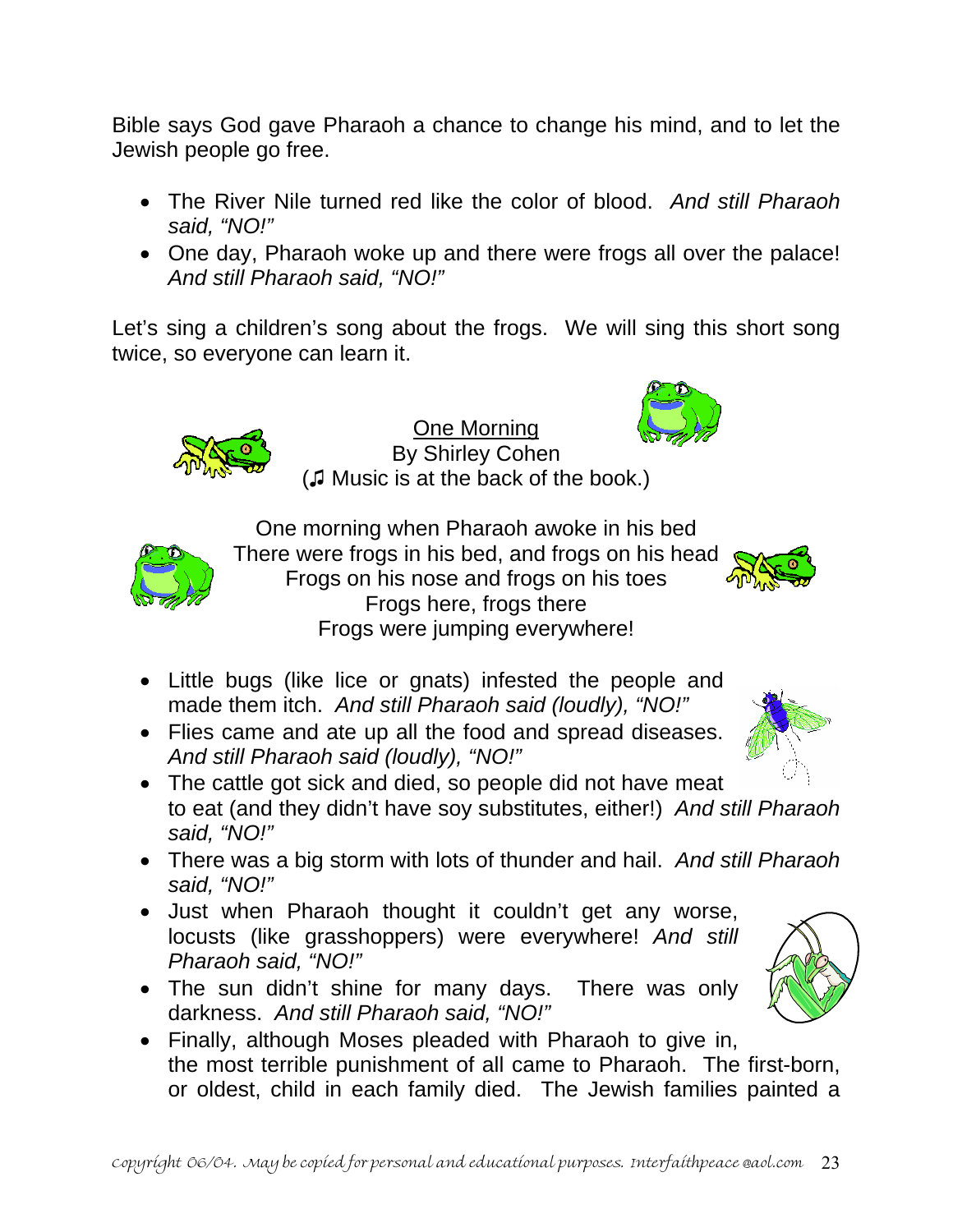mark on their door with lamb's blood, so that the last curse would "pass over" their homes. That is why we call this holiday *Passover*.

• Pharaoh's own son died, and he was very, very sad. This time, Pharaoh said, *"Go!" "Leave!" "Get out of here quick before I change my mind!"*

Now, we will sing "Dayenu" which is the Hebrew word for "Enough". It means we have enough to be thankful for, even without freedom, that we should all take time to be grateful. Literally, the words mean, "If G-d had led us out of Egypt, given us Shabbat (the Sabbath) and given us the Torah (the Bible) that would have been enough!

#### Dayenu (Traditional)

Ilu ho-tsi, ho-tsi-a-nu, Ho-tsi-a-nu mi-Mitz-ra-yim, Ho-tsi-a-nu mi-Mitz-ra-yim, Da-ye-nu!

#### CHORUS: Dai, da-ye-nu, Dai, da-ye-nu, Dai, da-ye-nu, Da-ye-nu, da-ye-nu, da-ye-nu! Dai, da-ye-nu, Dai, da-ye-nu, Dai, da-ye-nu, Da-ye-nu, da-ye-nu!

Ilu na-tan, na-tan la-nu, Na-tan la-nu et-ha-Sha-bat, Na-tan la-nu et-ha-Sha-bat, Da-ye-nu!

#### (CHORUS)

Ilu na-tan, na-tan la-nu, Na-tan la-nu et-ha-To-rah, Na-tan la-nu et-ha-To-rah, Da-ye-nu!

(CHORUS)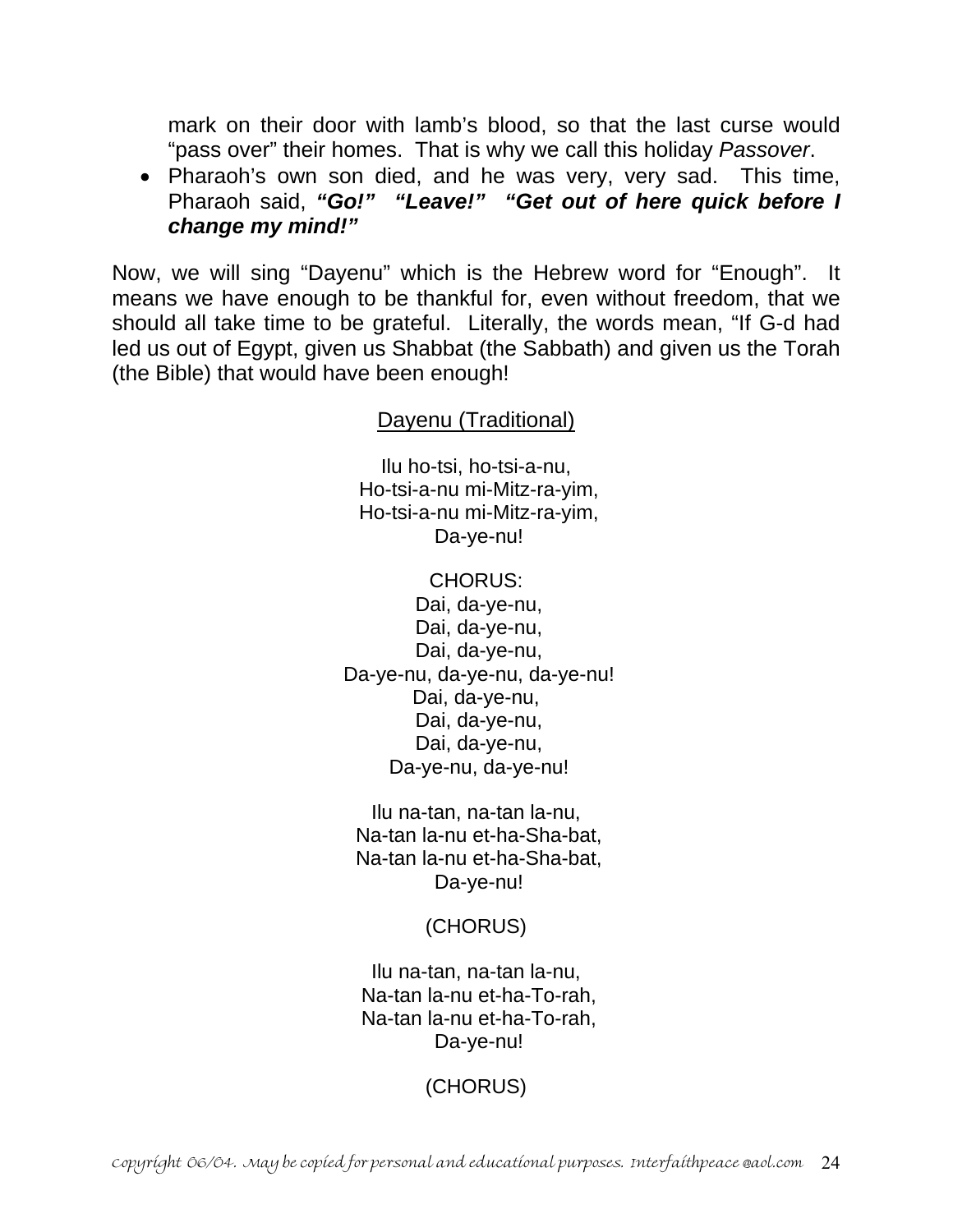Back to our story: Moses was relieved that Pharaoh finally said the Hebrew slaves were free to leave, but he was worried tha t Pharaoh would change his mind. He told the slaves to hurry and to follow him. They didn't have time to bake bread to eat on thei r trip, so they put raw dough on their backs. It baked into hard crackers just like the matzah you see on the table.



The Jewish people followed Moses until they arrived at the sea. They could tell Pharaoh had changed his mind since his

army was following them. Moses put his walking stick in the sea, and the water miraculously moved to make a path for them to walk through. They crossed to the other side just in time! Before Pharaoh's army could cross the sea, the water returned to normal. Pharoah's army and their horses perished.

According to o ne legend, when Pharoah's Army drowned in the sea,



An gels started to sing. It is said that God told them not to sing, bec ause it is always sad when people are hurt or die, even if the y are people we don't like. The legend says God would hav e preferred for the Jewish people to have been freed wit hout the loss of life. God was sad that Pharoah's army was kill ed, but happy that Moses and the Jewish people were

finally free.

When the Jewish people reached the desert on the other side of the sea, they started a new life. Miriam, Moses' sister, led the women in a freedom celebration of singing and dancing. Moses told the Jews to tell their children and their grandchildren the story of how they became free. We are those grandchildren, and this is our story. That is why we still celebrate Passover today.

#### Miriam's Cup for Water



There is a special cup on the table, called Miriam's Cup, which is for water. Water has sustained us all for generations, in the most difficult environments. It is a symbol of purity and sustenance in many faiths around the world.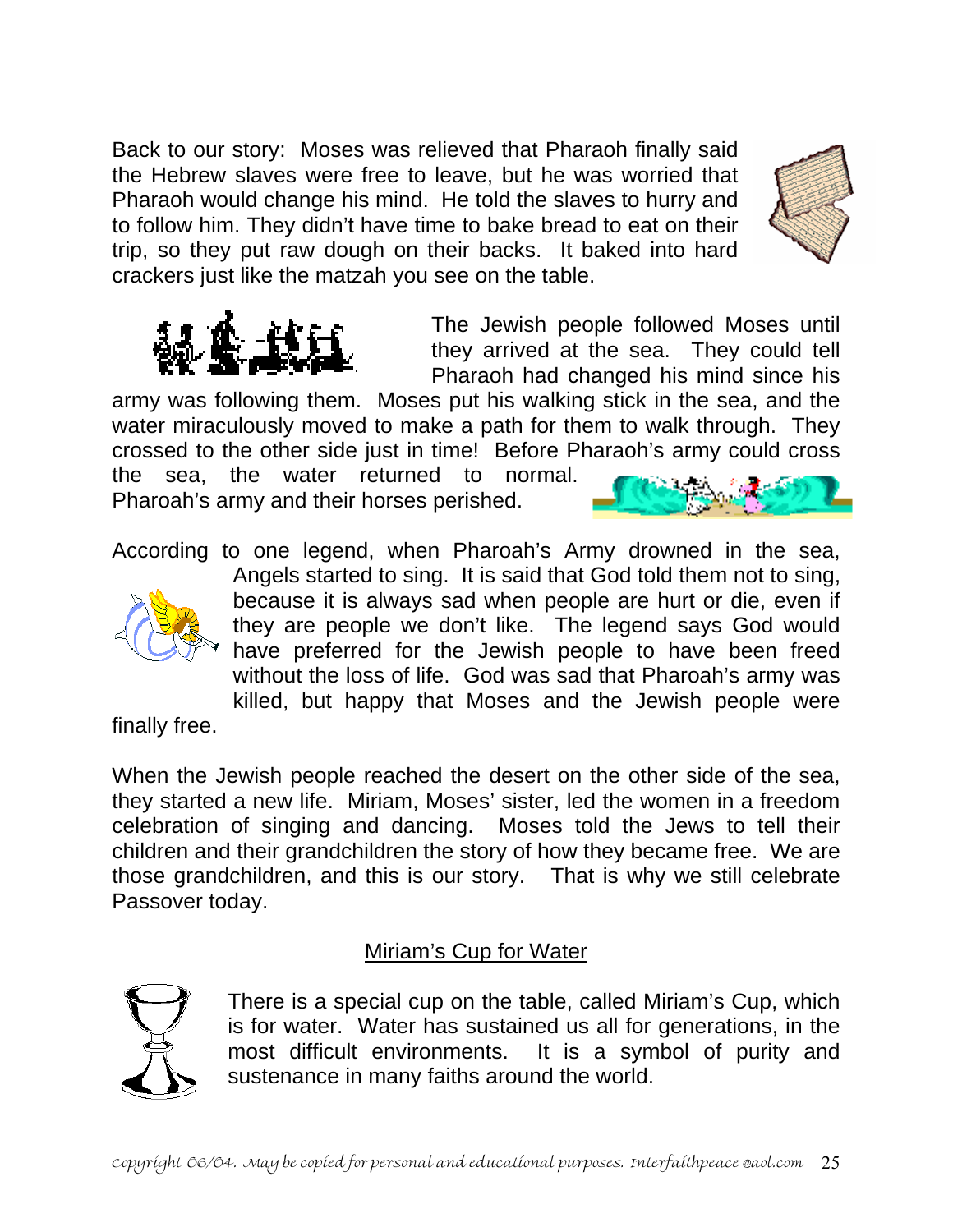Miriam's cup is also a symbol of compassion. Miriam, Moses' birth sister, watched out for Moses when he was in the water as a baby. She provided water to the Jews when they were in the hot desert. Miriam's cup reminds us we are to be kind and thoughtful to the people around us. It also reminds us of the way life tends to work out in miraculous ways when we are doing what we think is right. It is by helping each other that we do great things. Let us drink from a glass of water to honor Miriam's compassion, and doing what we know is right. (Take a drink of water.)

### Answering the Four Questions

Now that we have heard the Passover story, we can answer the "Four Questions". When we are finished, we will share our special foods.

1. Why do we eat matzah on Passover?



We eat matzah to remind us that the Jews had no time to bake their bread before leaving Egypt. The raw dough they put on their backs baked into matzah.

2. Why do we eat bitter herbs at the Seder?

We eat bitter herbs to remind us of the bitter life the slaves had while working for Pharaoh in Egypt.



3. Why do we dip foods twice at the Seder? We dip the parsley or other green vegetable into salt water to remind us that spring is here and new life is growing all around us.



The salt water reminds us of the tears of the Jewish slaves. By dipping one in another, we remember the happy and the sad times together. We also link together the ancient celebrations of springtime with the retelling of this important story from our Biblical tradition. We dip, or rather combine, the apples and walnuts with wine to remind us of the clay and mortar that the slaves used to make the bricks for building the cities and palaces for Pharaoh.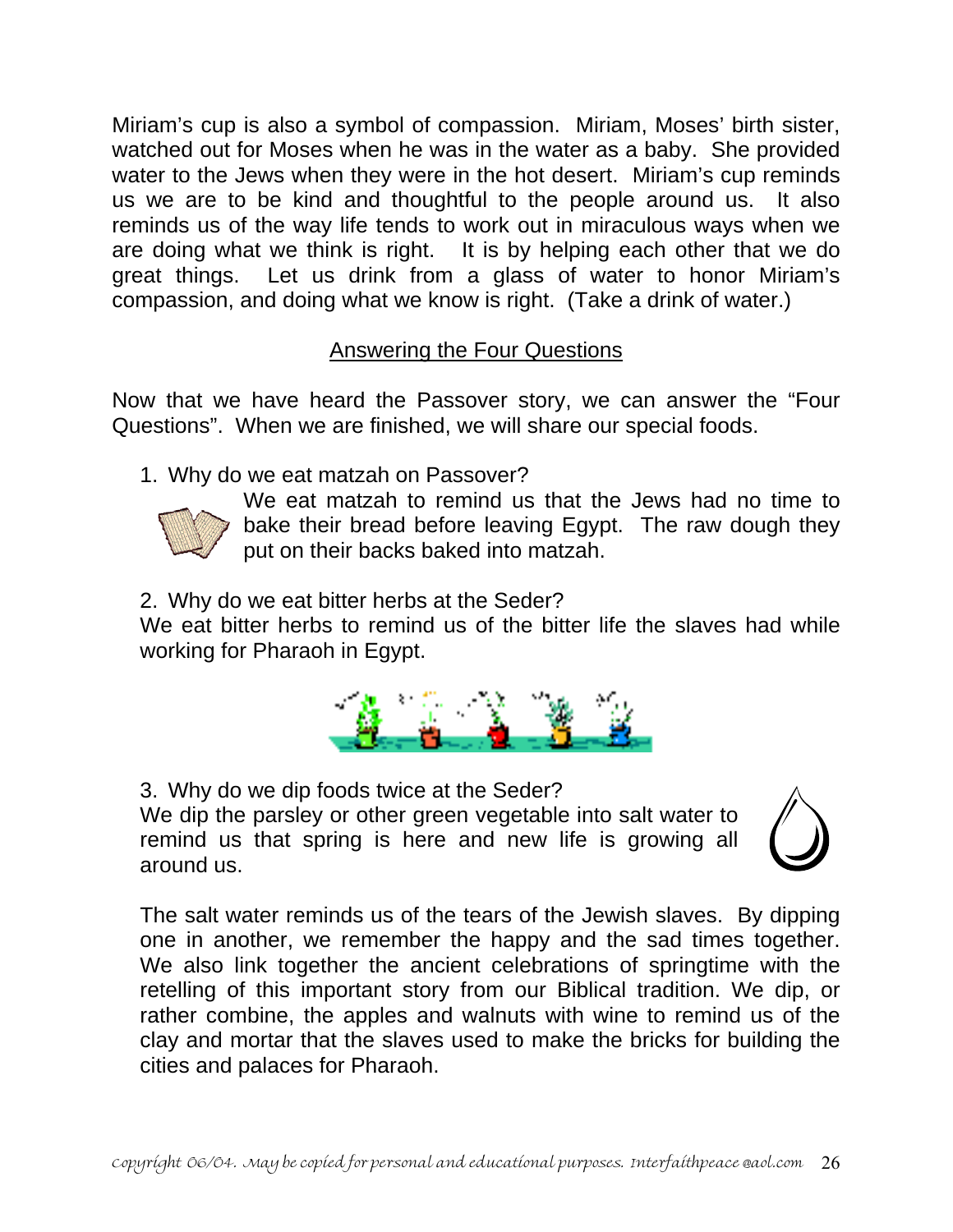4. Why do we lean on a pillow, or sit in comfort, at the Seder? We lean on a pillow to be comfortable and to remind us that once our ancestors were slaves, and now we are free! We are free to relax and to be comfortable, and we do not take that for granted!

### The Four Children



A t traditional Seders, it is customary to speak of four d ifferent types of children who may be present at a Seder: th e wicked or rebellious child, the wise child, the simple c hild, and the mute child. Today, instead, we look within o urselves and we notice four different child-like parts w ithin us all. We can think of them as parts of our "innerc hild".

• Our *Independent inner-child* wants Biblical stories to be relevant, spiritual, uplifting and personal. This part will not settle for easy answers, leaps of faith, or a lack of depth. We remind this inner-child that we are connected to all who came before us. We have an obligation to hear their story.



- The *Wise inner-child* in us appreciates the traditions which have been passed on from generation to generation, for thousands of years. This part wants to know *why* we do what we do, and how our traditions have emerged. We teach this inner-child all that we can about our special heritage, and encourage him or her to add the newest chapter to our great story.
- The *Non-verbal inner-child* wants learning to be lively and fun, not just reading from a book. He or she wants us all to connect emotionally and



s piritually. We offer this inner-child food and song, lo ve and family.

• The *Simple inner-child* in each of us wants to hear th e story a-new, as if we had never heard it before, w ith the wide-eyed wonder of a young child. As w e share our story, we interact with it in a way that m akes the story fresh and new each and every ti me. Each time we tell it, it as if we are there, a gain.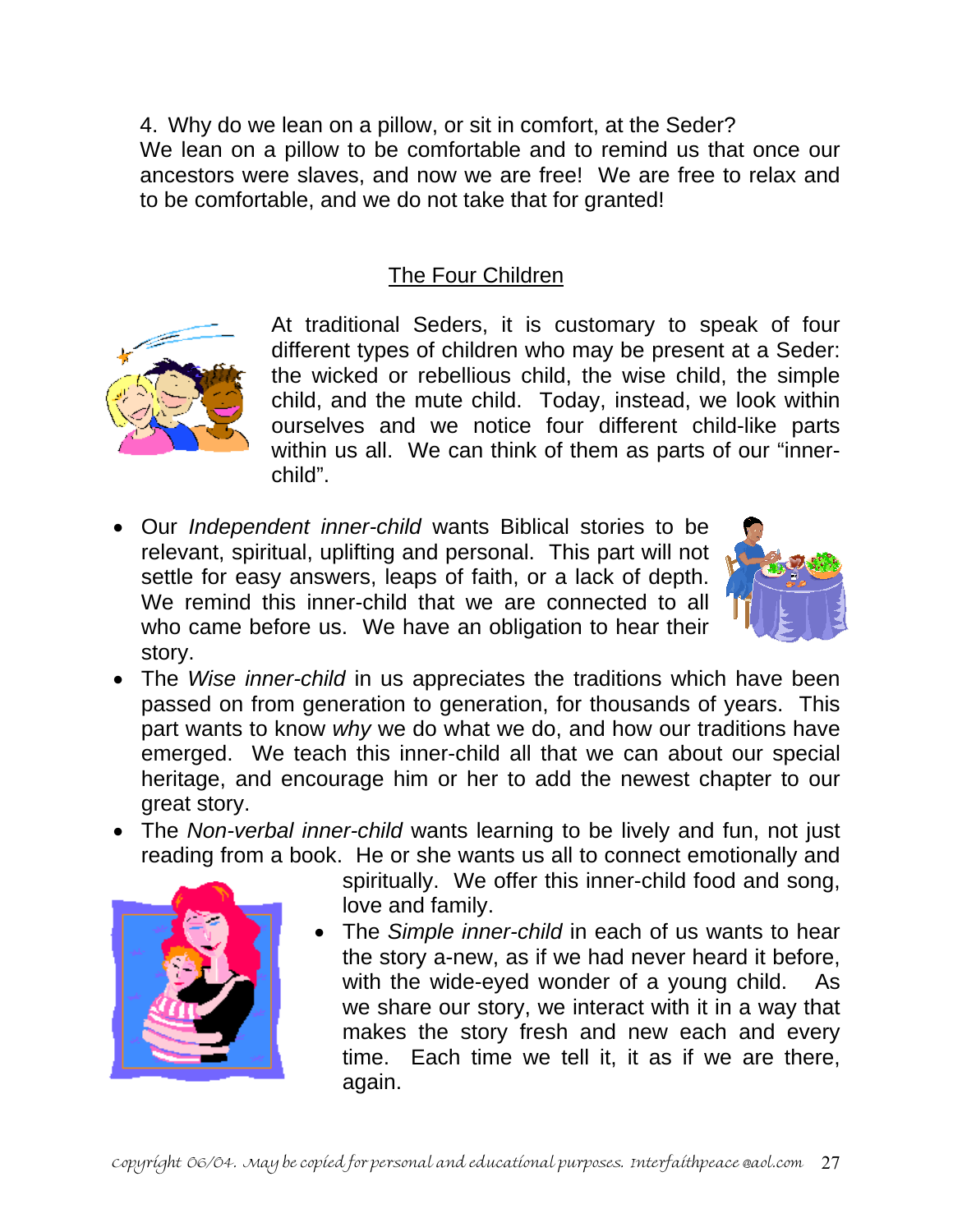As we continue our Seder, let us dedicate the many facets of ourselves to the values of freedom and justice.

### **SHARING THE PASSOVER FOODS**

Now, it is time to share the special Passover foods, one by one.

#### Matzah-Unleavened Bread



Be fore the maggid, or story, we broke the middle piece of m atzah and put half of it away for dessert. This piece is called the Afikomen. It was hidden in a safe place so we can find it af ter our meal. We made sure the children could not see where it is hidden.

The idea of "breaking bread together" is found in many faiths around the globe. It is interesting to note that the Last Supper of the Christian tradition was a Passover Seder which included the sharing of bread. Today, we share this unleavened bread to show our unity as a group of people who come together, regardless of our backgrounds and beliefs. We come together to celebrate the hope we share for a world of peace and freedom.

We say a blessing over the matzah. "Thank-you, God, for the blessing of bread, and for the special matzah which reminds us of the Jewish people's hurried flight from Egypt."

Those of us who are familiar with the Hebrew read together:

ָבּ ְ רוּך אַתָּ ה יְיָ ֱא ֵ לֹהינוּ מֶלְֶך ָהעוֹלָם ַהמּוֹצִי לֶחֶם מִן ָהאָרֶץ·

*"Baruch ata Adonai elohenu melech haolam hamotzi lechem min haaretz. Amen."* 

Now, we eat the matzah.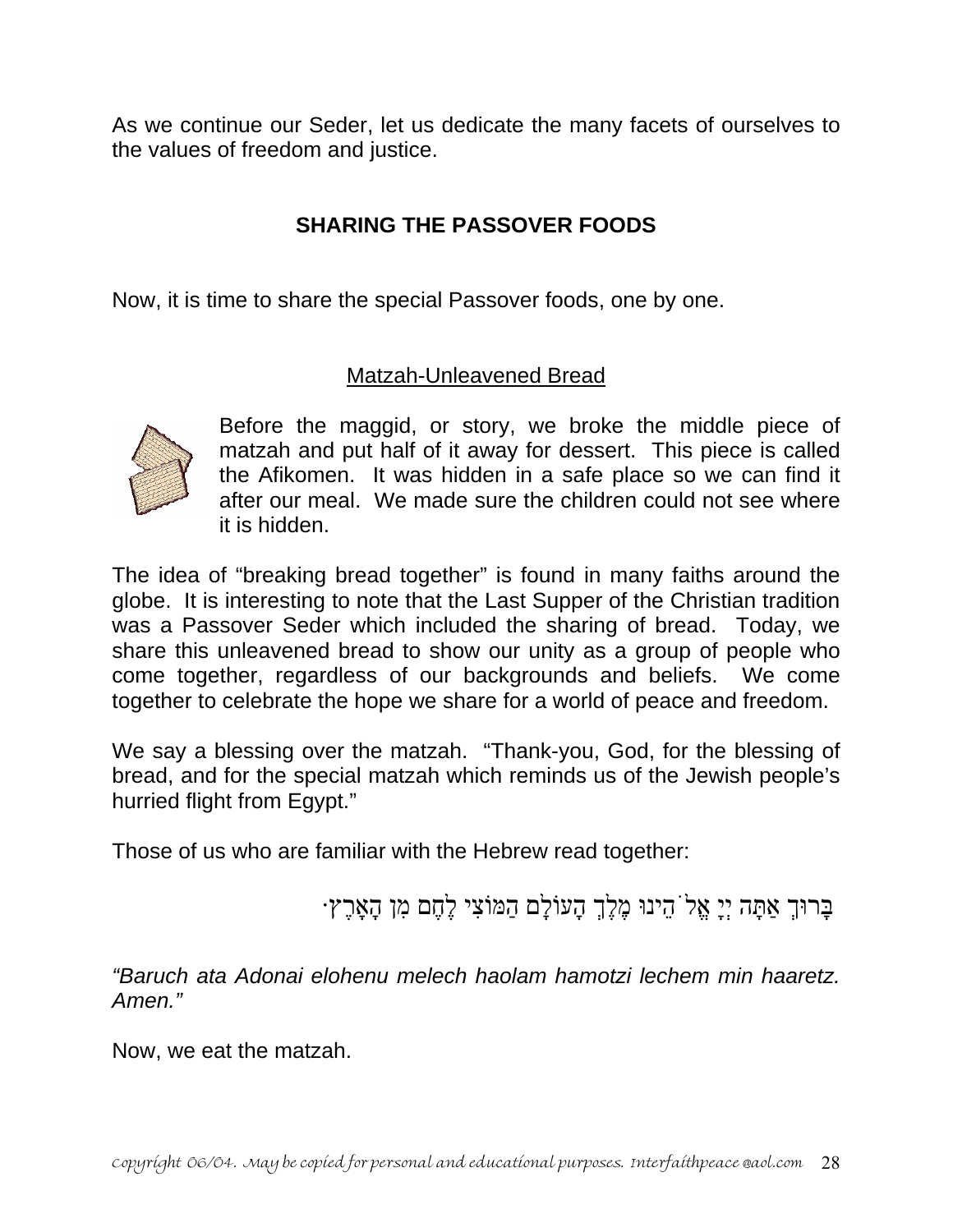### The Second Cup of Wine

Now is the time to drink again from our wine or grape juice, remembering our responsibility to oppose oppression where we find it.

> Sometimes, we have to take a good, hard look at ourselves, our own families, our

own cultures, and our own countries to ask, "Can something we are doing be thought of as oppressing someone else? Moses grew up in a palace with servants and privilege. It must have been very difficult for him to look at the family that raised him with objective eyes, and

admit to himself that they were all part of something that hurt others. To stand up to the life he had been leading meant risking all that he had, including his adoptive family.

Many people believe Moses obeyed the voice of God because he learned he was born a Hebrew. Others believe he did it because of his strong sense of social justice. He believed all people were his people, not just the family who raised him, nor the families who served him, but *all* people. We honor Moses today for his ability to be honest with himself, and for his commitment to living a life of integrity.

In the words of the great Chasidic leader and mystical Rabbi, Ba'al Shem Tov:

> "If a man has beheld evil, it was shown to him in order that he learn his own guilt and repent. For what is shown to him is also within him."

The temptation to commit or to tolerate evil is within *all* of us. In

honor of Moses, let us reflect and ask ourselves if we are part of anything that hurts, oppresses, persecutes or belittles another human being. This is the time for us to have the courage of Moses, and to make a commitment to stand up for what is right, regardless of our own personal consequences. As we reflect, let us silently re-commit our lives to justice and peace. (Pause for a moment of silent reflection.)





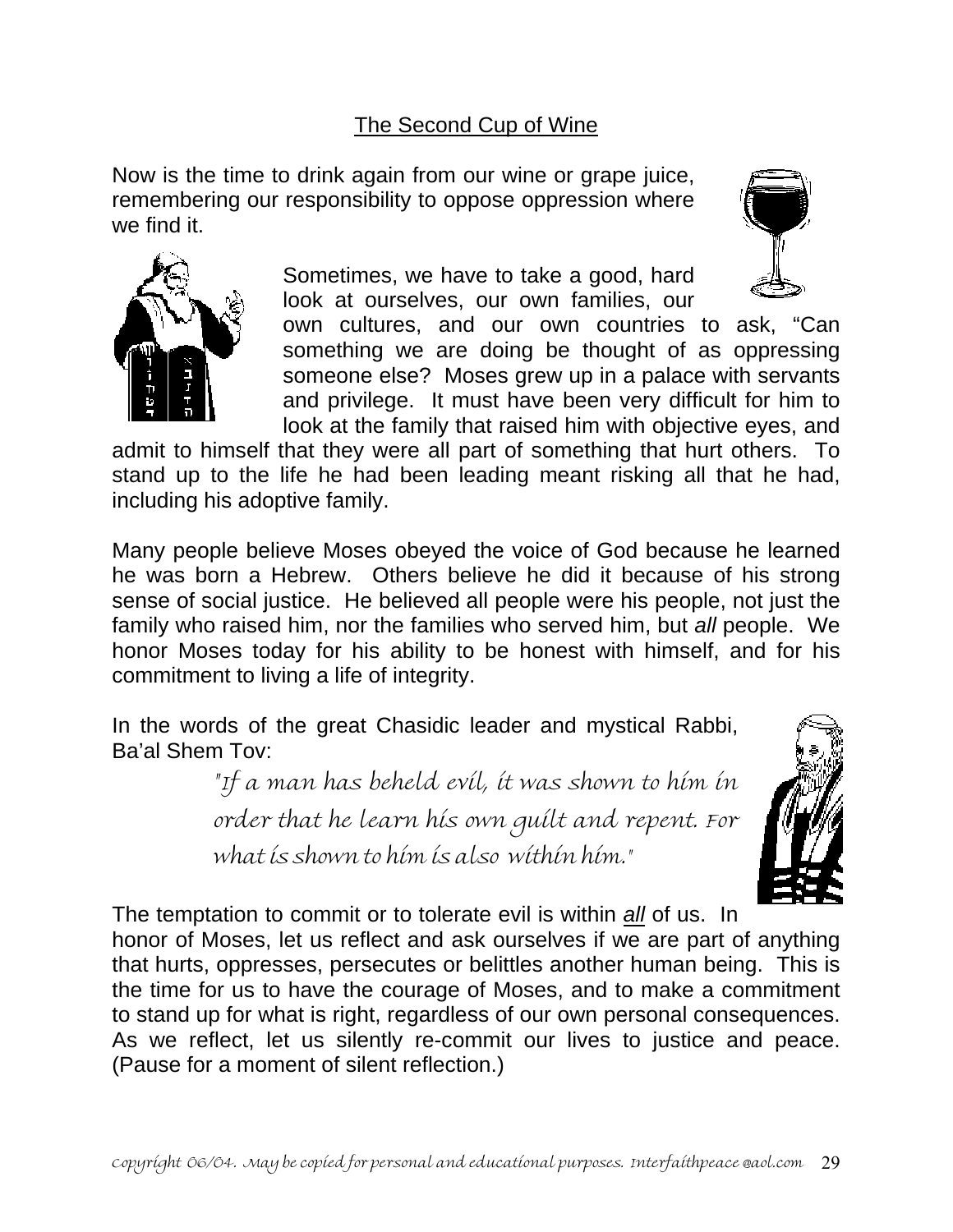#### Charoses – Chopped Apples and Nuts

Charoses is a condiment made of chopped apples, wine and nuts. It is like the mortar used between the bricks of the temples and palaces the Jews were forced to build. Just as we dipped our parsley in salt water to remind us of the sadness of slavery, we put charoses on our matzah and eat it to remind us to enjoy the sweetness of life. (It is now okay to eat the charoses.)

#### Maror – Bitter Herb

Next we eat the bitter herb with the charoses and we say another blessing. You can make a little "Hillel sandwich", named for Rabbi Hillel, by putting the charoses and the bitter herbs in between two pieces of matzah. "Thank-you, God, for bitter herbs which reminds us of the bitterness of slavery."

Those of us who are familiar with the Hebrew read together:

ָּבָרוּךָ אַתָּה יִיַ אֵל<sup>ֹי</sup> הֵינוּ מֶלֶךְ הָעוֹלָם אֲשֶׁר קִדִּשָׁנוּ בִּמְצָוֹתַיו וְצִוַּנוּ עַל אֲכִילַת מַרוֹר

*"Baruch ata Adonai elohenu melech haolam asher kidshanu b'mitzvotav al achilat maror."* 

Now we can eat the sandwich containing the bitter herbs and charoses together, in honor of Rabbi Hillel. This reminds us that at Passover, we combine the bitter with the sweet, when recalling our story.

### Baytsa and Pesach – The Egg and the Bone

There are other items on the Seder plate. The egg reminds us of spring, when plants are growing and baby animals are being born. Eggs have been symbols of life's renewal in many faiths throughout history. The egg is a symbol of our potential in life  $-$  as individuals, as families, and as communities and nations. Just as an egg needs warmth and love and security to hatch, we need all of these things to grow, as well. With love and care between people, we are each more likely to reach our potential.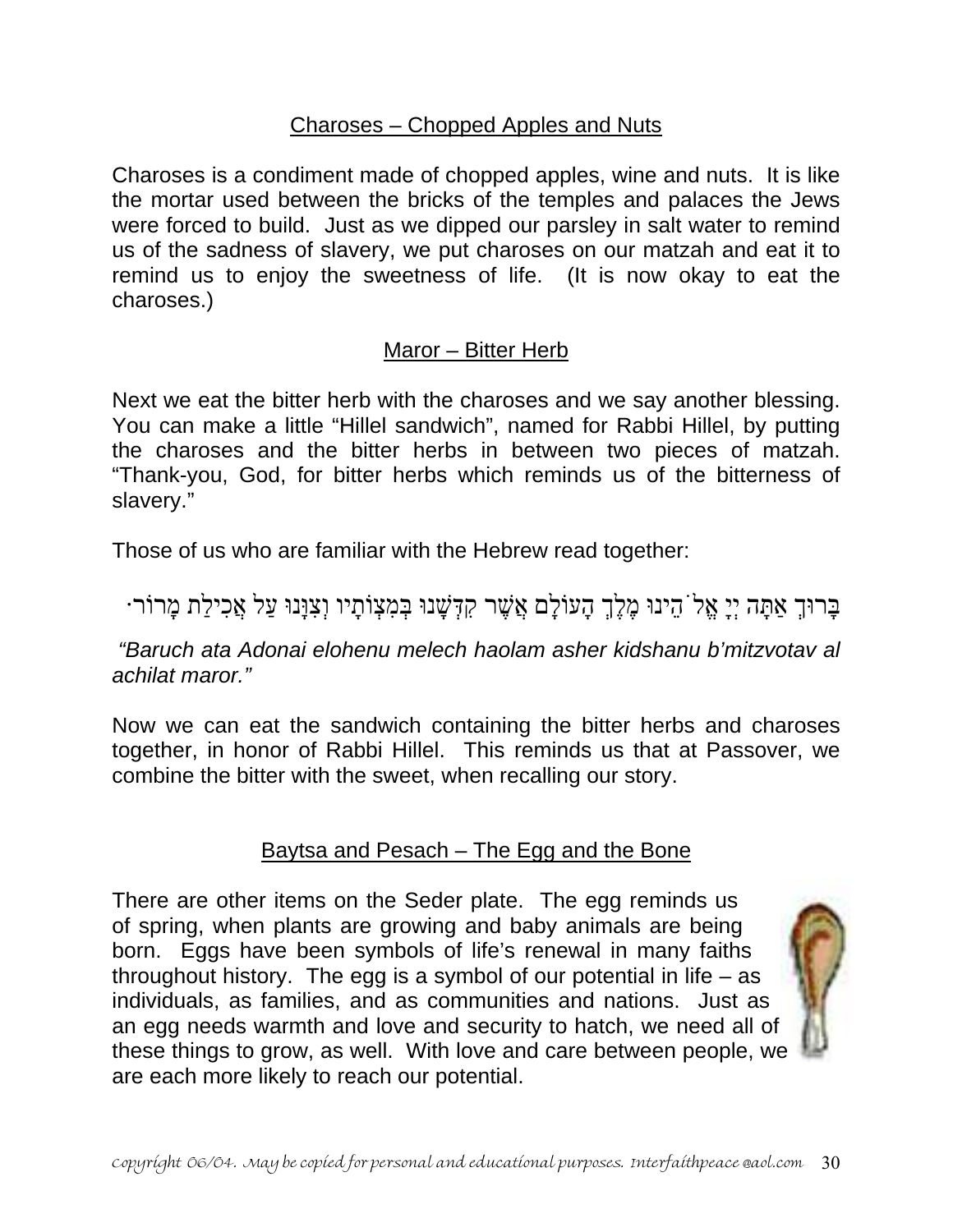The bone reminds us of the first celebration of Passover, when Jewish families roasted a lamb and ate it with matzah. The blood of the lamb was used to put on the doors of the Jewish slaves' homes so that punishments intended for Pharaoh would "pass over".

In vegetarian homes, the roasted shank bone is sometimes replaced with olives, which represents the olive branch, an international symbol of peace. Some homes use both symbols on the Seder plate.



(It is okay to now eat the eggs and the olives.)

#### Tappuz - The Orange



Another recent addition has been an orange, to honor women in Judaism. In the 1970's, the first women were ordained as Rabbis. According to one story, during a speech by a Jewish scholar named Dr. Susannah Heschel, a man in the audience yelled out, "A woman belongs on the bimah (pronounced *bee-*

*mah* -- the stage where a religious service is presented) as much as an orange belongs on the Seder plate!" A new tradition was born. As we share the orange pieces, we honor the religious and spiritual contributions of women throughout all of time.

After this story became widely circulated, Dr. Heschel said she actually began to use the orange in her Seders to symbolize the struggle of lesbians and gay men for legal equality. At this time, we also remember the plight of gay, lesbian, bisexual and transgender people in their pursuit for equal rights under the law. (It is okay to eat the orange.)



#### Enjoying Our Meal Together

Now that we have identified and shared the symbolic Passover foods, we may now eat the rest of our meal. When the meal is finished, the Seder is *almost* complete. While you eat with the people at your table, please have a discussion about freedom. Here are some questions to get you thinking: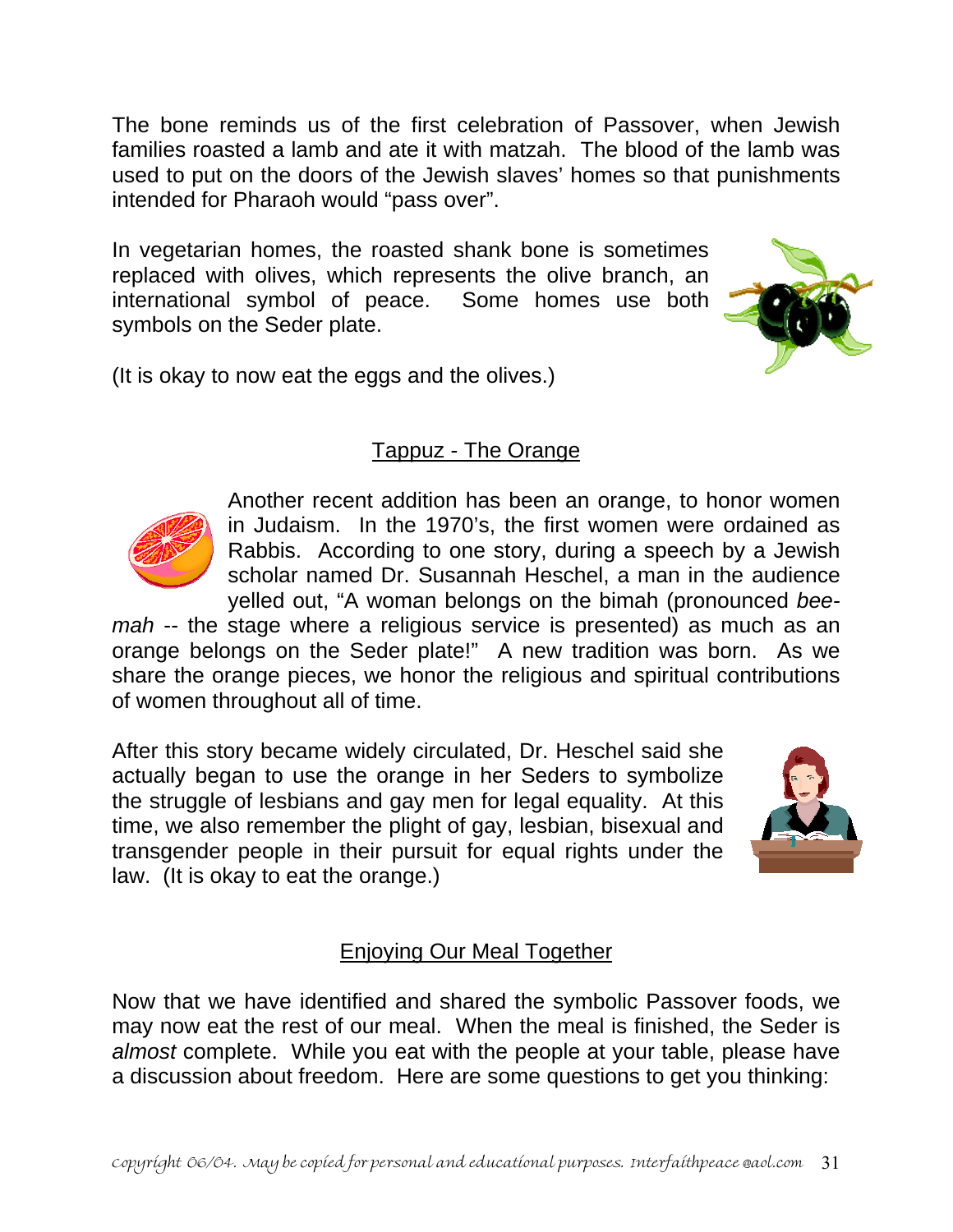*"What does it mean to be free?" Freedom is much more than the absence of slavery. There are many different types of freedom including:*

- *freedom to live where you want to live,*
- *freedom to do the work you would like to do,*
- *freedom to believe what you want to believe,*
- *freedom to practice the religion of your choice, or no religion at all,*
- *freedom to read and to study what interests you,*
- *freedom to marry the person you would like to marry, or not to marry at all,*
- *freedom to define "family" in a way that works for you,*
- *freedom to vote,*
- *freedom to express your opinions safely in public*

*Can you think of other types of freedoms?* 



*Which kinds of freedom are you thankful for? Can you think of times in history when people were not free, like the Jewish people in our story? What did others do to help them?* 

*Can you think of any great leaders who helped people to be free? (This is a great time to mention such leaders* 

*as: Martin Luther King Jr., Mahatma Gandhi, Cesar Chavez, Nelson Mandela, Harriet Tubman, Susan B. Anthony, Gloria Steinem, Marian Wright Edelman, Abraham Lincoln, the Dalai Lama, Harvey Milk, or your personal favorites.)* 



*How can we honor the legacies of these great men and women? What can we do to help others who are not free now?* 

After most of the guests have finished their meal, we will resume our Seder.

> B'tayavon! (That's Hebrew for Bon Appetit!)  *(Stop reading. Eat! Eat!*)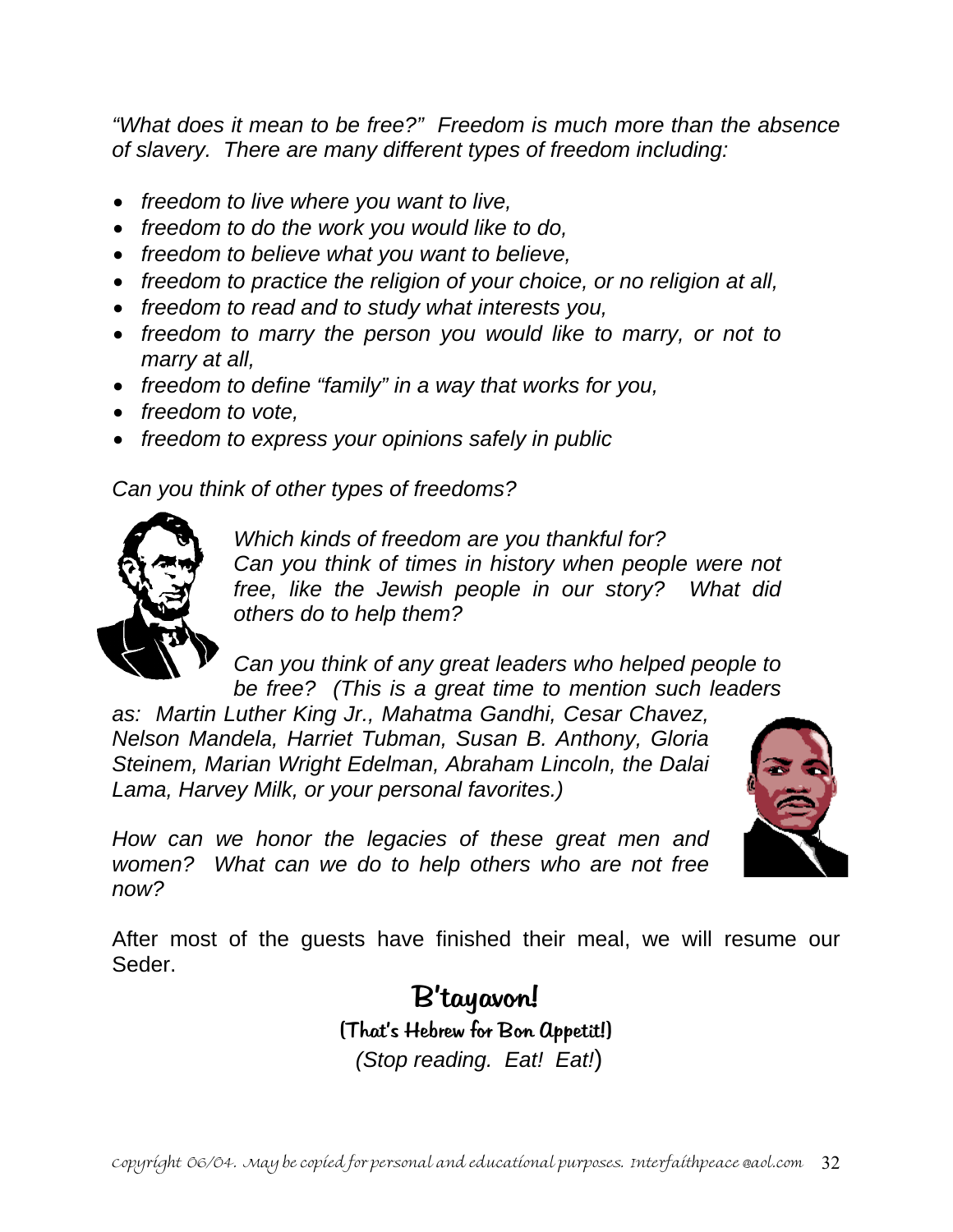# The Seder continues after the meal:

#### The Afikomen – The Final Matzah for Dessert

After dinner, the child who finds the Afikomen (the hidden matzah) is rewarded for bringing it back to the table, so our Seder can end. (A token gift is given to each child who helps return the Afikomen to the table.)

of our collective will coming together to fight injustice in The Afikomen, as it is returned to the table, is a symbol

the world, whe rever we may find it. We break it up and share it for dessert. (Pass around the broken matzah.)

#### Grace After the Meal

We hold hands and say together:

"We offer a blessing of thankfulness for the food we have eaten, for our friends and our families, and for the freedoms we cherish. Amen."

#### The Third Cup of Wine Drinking from the Cup of Freedom

Now is the time to take another drink of wine or grape juice to remind us to take responsibility for the oppression that occurs around us, just as Moses, Miriam and the midwives did. We remember that freedom is something we must work for, for ourselves and for others.

#### Elijah's Cup

There is an extra cup of wine on the table for a great teacher who lived many years ago, named Elijah. In Judaism, being a teacher is an honorable position because teachers pass on the important stories and lessons that guide us through life.







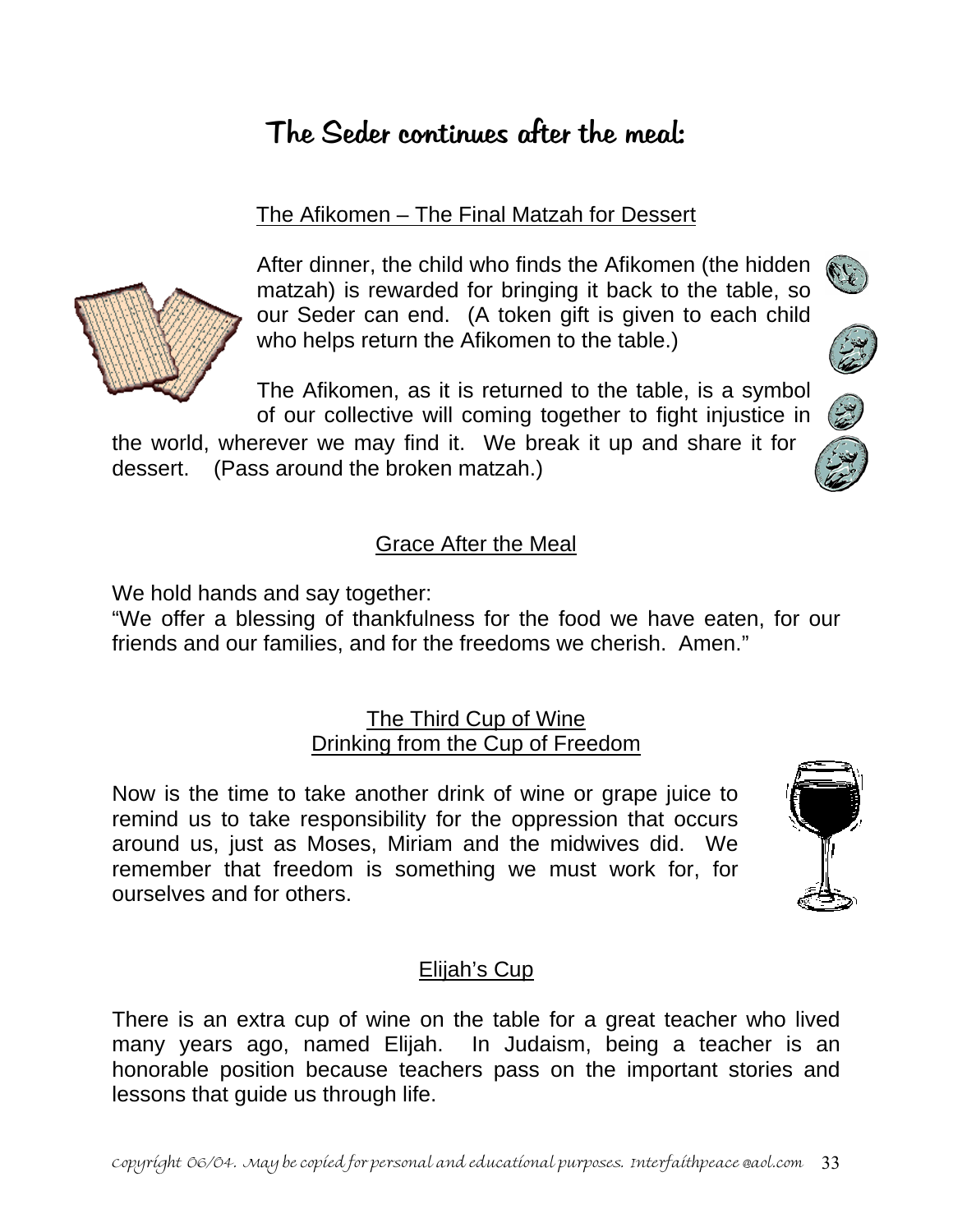

It is believed that Elijah visits every Seder to wish people a year of peace and freedom. We open the door to invite Elijah in to our Seder. (Ask the children to open a door, and leave it open until after singing Eliyahu Hanavi.) Just because you can't see Elijah, it doesn't mean he is not there! Watch his cup to see if any of the wine disappears!

As we open the door for Elijah, we also honor the many great teachers in our lives. If there are any teachers present in the room today, we ask them to stand so that we may honor them now, just as we have honored Elijah for centuries. (Teachers sit down after a moment or two.)

In some Jewish homes, there is an empty chair and place setting as a reminder of those people who cannot be with us to celebrate Passover. We think of all of the people who were murdered in the Holocaust and we honor their memory. We remember the African-American peop le who were forced into slavery, some of whom did no t survive their hardships. We think of the victims o f



genocide in many other places and in many other times, as well. We also think of all of the veterans in our country who gave their lives for us to have freedom.

As we speak, somewhere in the world, innocent people are being imprisoned, righteous people are being enslaved, and defenseless people are being persecuted. We think of them and wish that they could be free to enjoy our Seder with us this evening. May this Seder inspire us to do what we can to help them in this coming year. We will now sing the traditional song of Eliyahu.

> Eliyahu Hanavi (Traditional) (♫ Music is at the back of book.)

Eliyahu HaNavi Eliyahu HaTishbi Eliyahu, Eliyahu, Eliyahu Hagiladee. The door is now closed, as Elijah has left.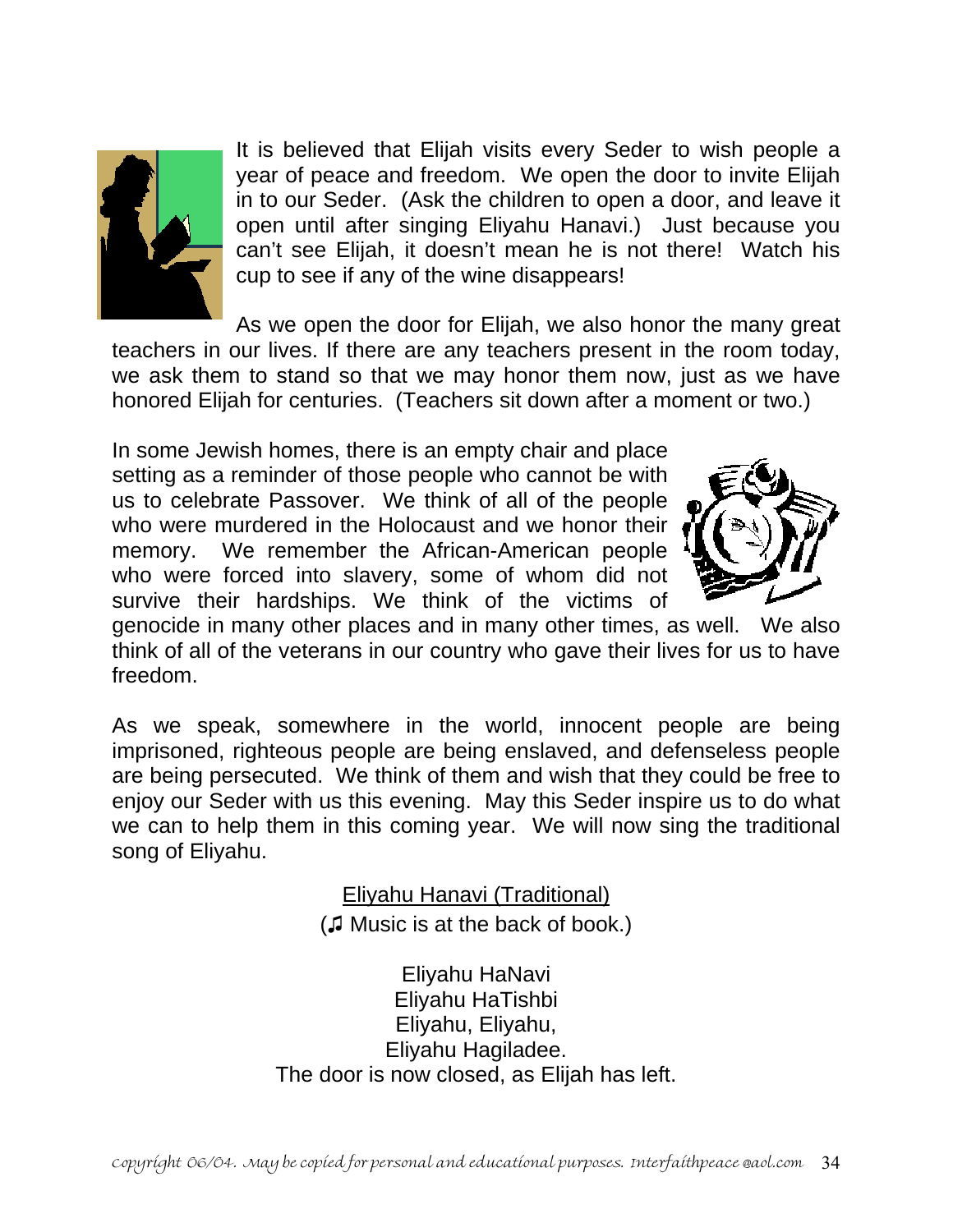#### The Fourth Cup of Wine



Now is the time to take another drink of wine or grape juice to remind us to do what is right when there is oppression in our world, just as the many heroes of our story chose to do. When we do what is right, miracles can happen!

The fourth cup of wine is dedicated to Shekhinah, the feminine dimension of the Holy (or Whole-ly) who resides

in us all. It is said that when the male and female aspects of creation are in harmony, we are whole. It is only then that we can have "tikkun olam", or healing of the world.

#### "Next year in Jerusalem!"

In a moment, our Seder will be complete. We don't say "It is finished" because we want to remember that working for oppression in the world is our never-ending responsibility. Instead, we recommit ourselves to the vision of a world filled with peace and justice for all. We wish for a world where "nation shall not lift up sword against nation, nor study war anymore." We wish for a world where people are not treated differently because of their race, their religion, their gender, their age, their marital status, their skin color, the people they love, their profession, or their politics. We wish for a world that affirms the inherent worth and dignity of every person on our planet, and assures basic human rights for everyone, everywhere.



"A lot of people are waiting for Martin Luther King or Mahatma Gandhi to come back – but they are gone. We are it. It is up to us. It is up to you." - Marian Wright Edelman Founder , Children's Defense Fund

We close our Seder by saying, "L'Shanah Haba'ah B'Yirushalyim!" which means "Next year in Jerusalem!" It refers not only to a hope, but also to a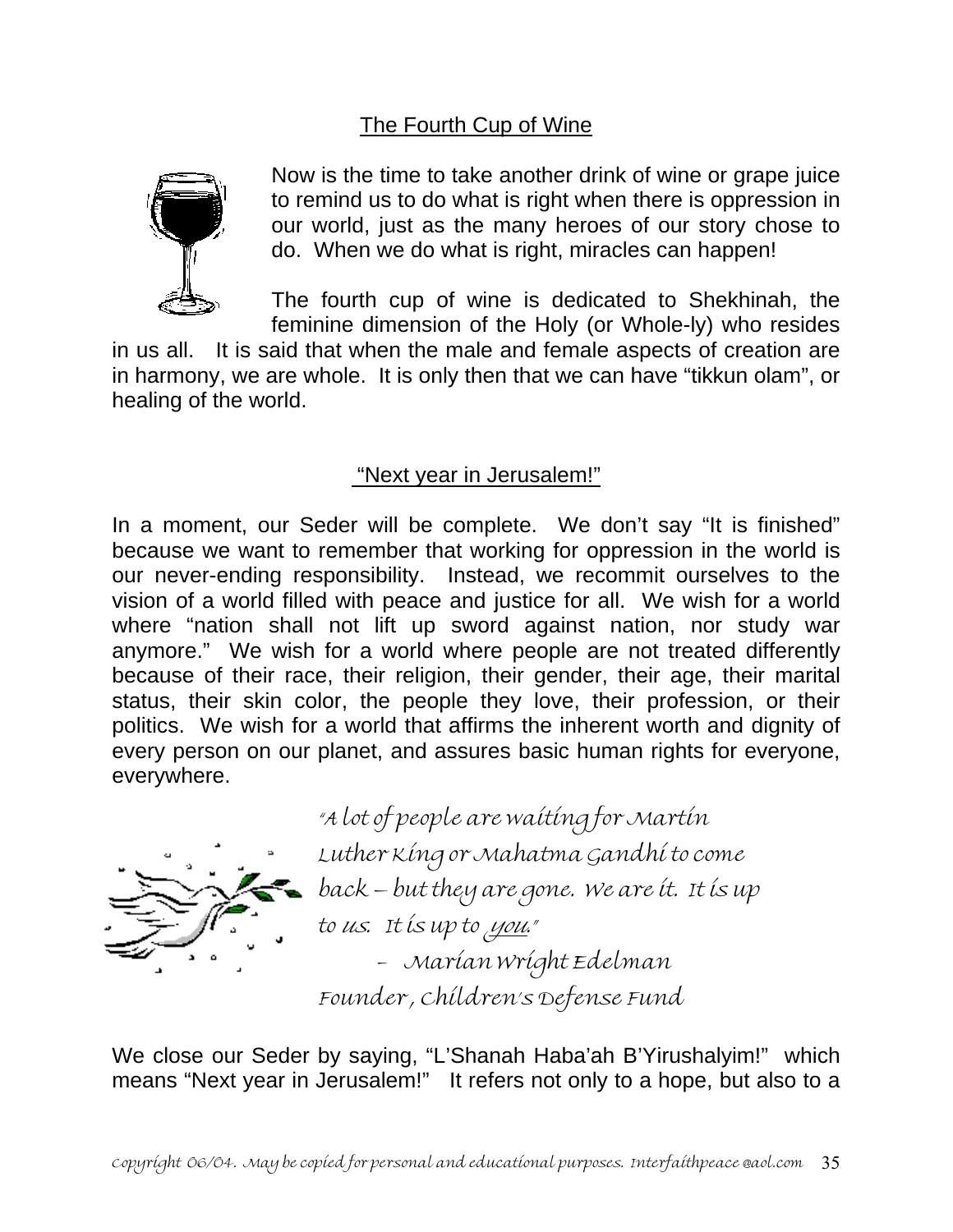"plan of action", that in future times, all people will live in shalom (peace), safety and freedom.

All who know how to sing L'Shanah Haba'ah B'Yirushalyim are asked to sing:

> L'Shanah Haba'ah B'Yirushalyim (Traditional) (♫ Music is at the back of book.)

L'shanah haba'ah, L'shanah haba'ah L'shanah haba'ah b'Yirushalyim. (repeat) L'shanah haba'ah, L'shanah b'Yirushalyim. L'shanah haba'ah, L'shanah haba'ah L'shanah haba'ah b'Yirushalyim.

Shalom

(good-bye and peace)

to all!

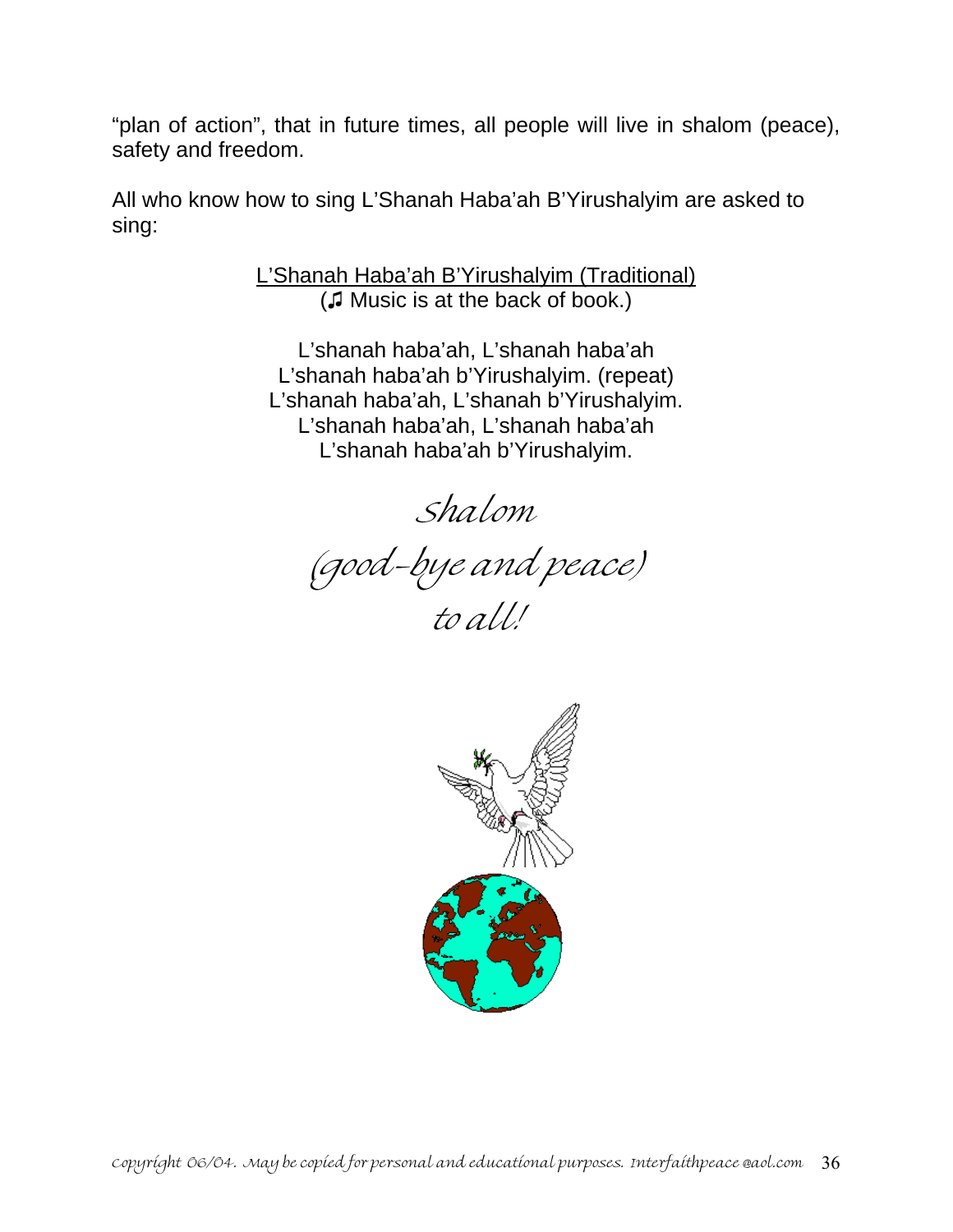**Hineh Mah Tov** 

**Traditional** 



had.



**Traditional** 



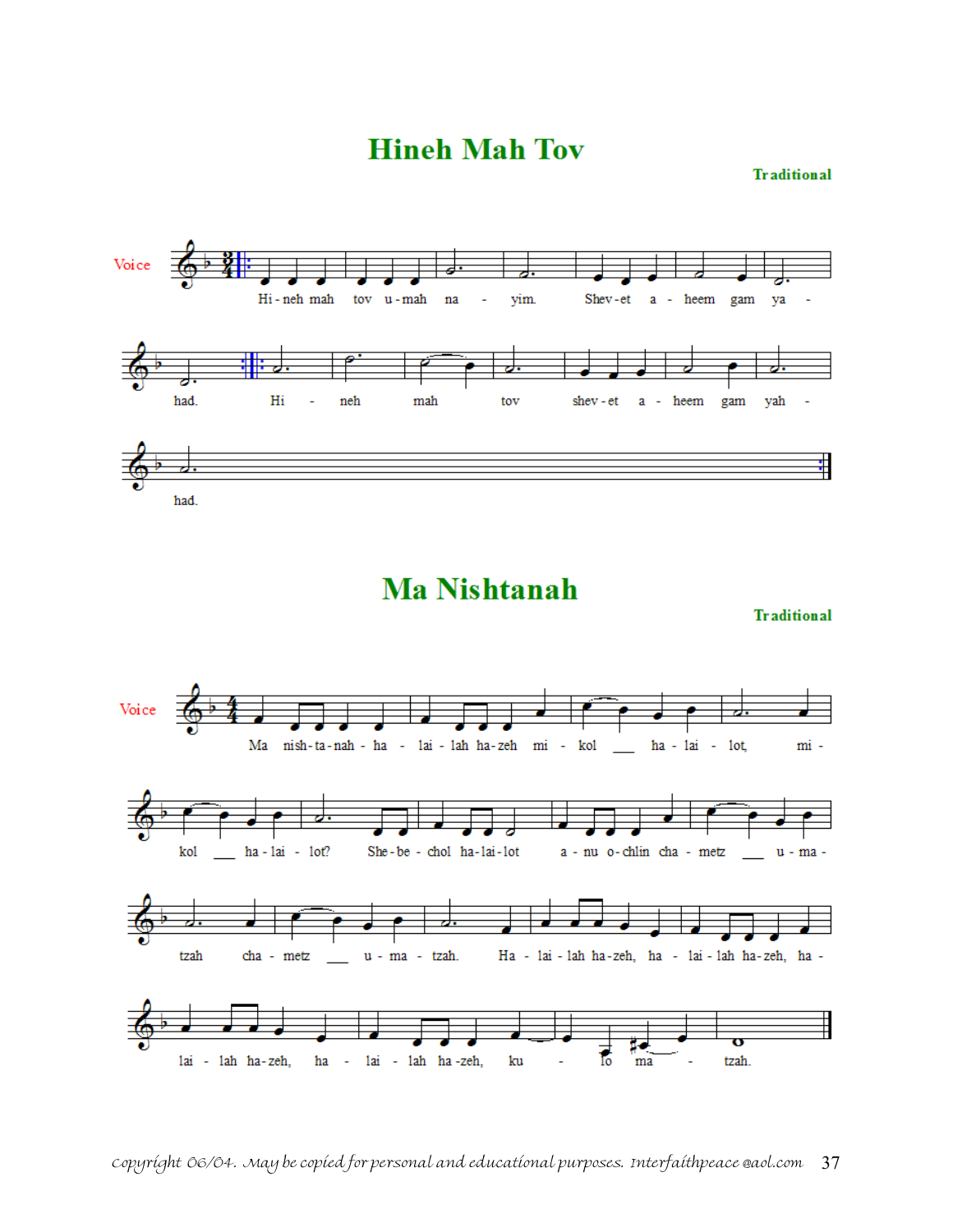## **Building Cities**

**Shirley Cohen** 



Copyright 06/04. May be copied for personal and educational purposes. Interfaithpeace @aol.com 38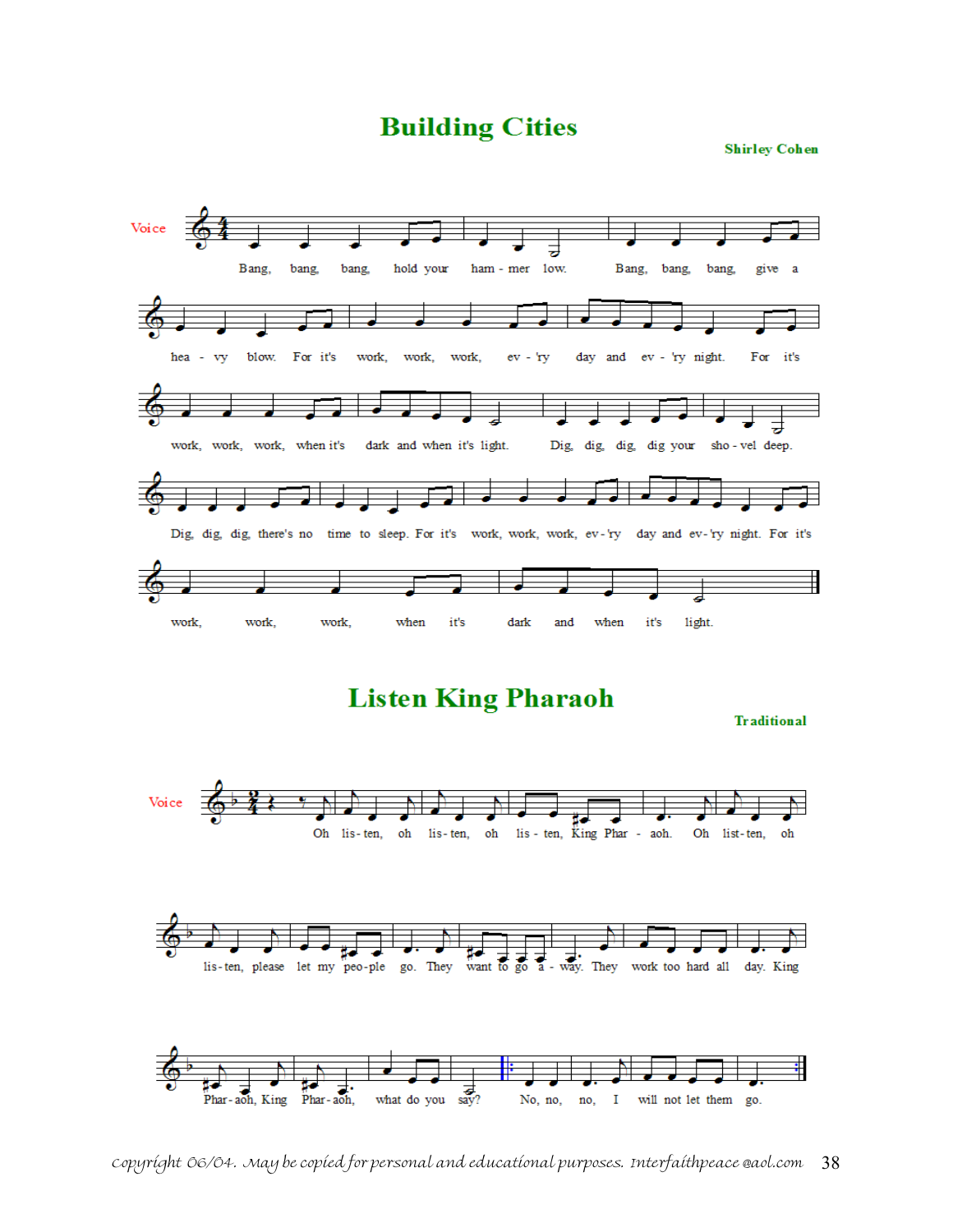

**African American spiritual** 



# **One Morning**

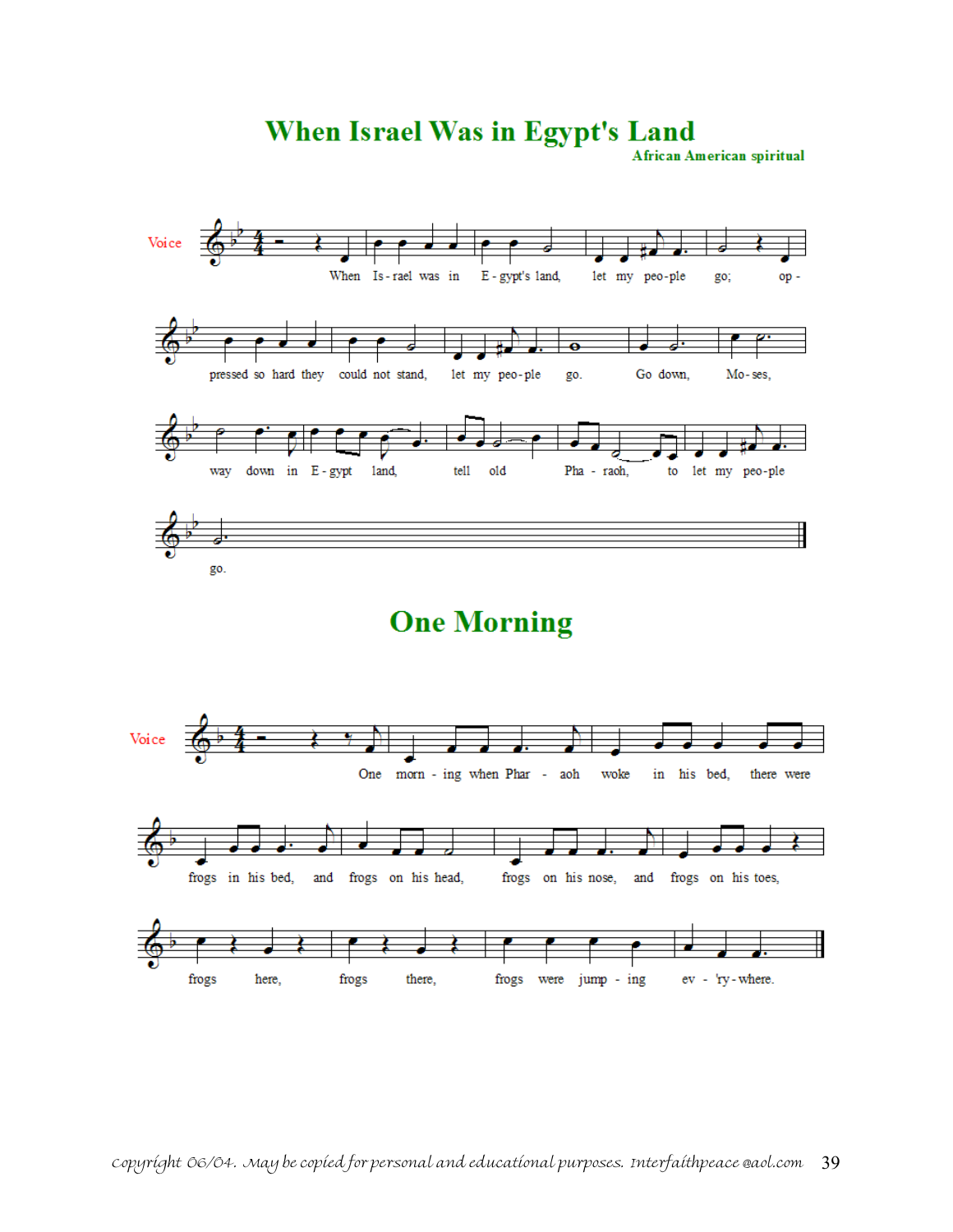**Avadim Hayinu** 

**Traditional** 



**Dayenu** 

**Traditional**